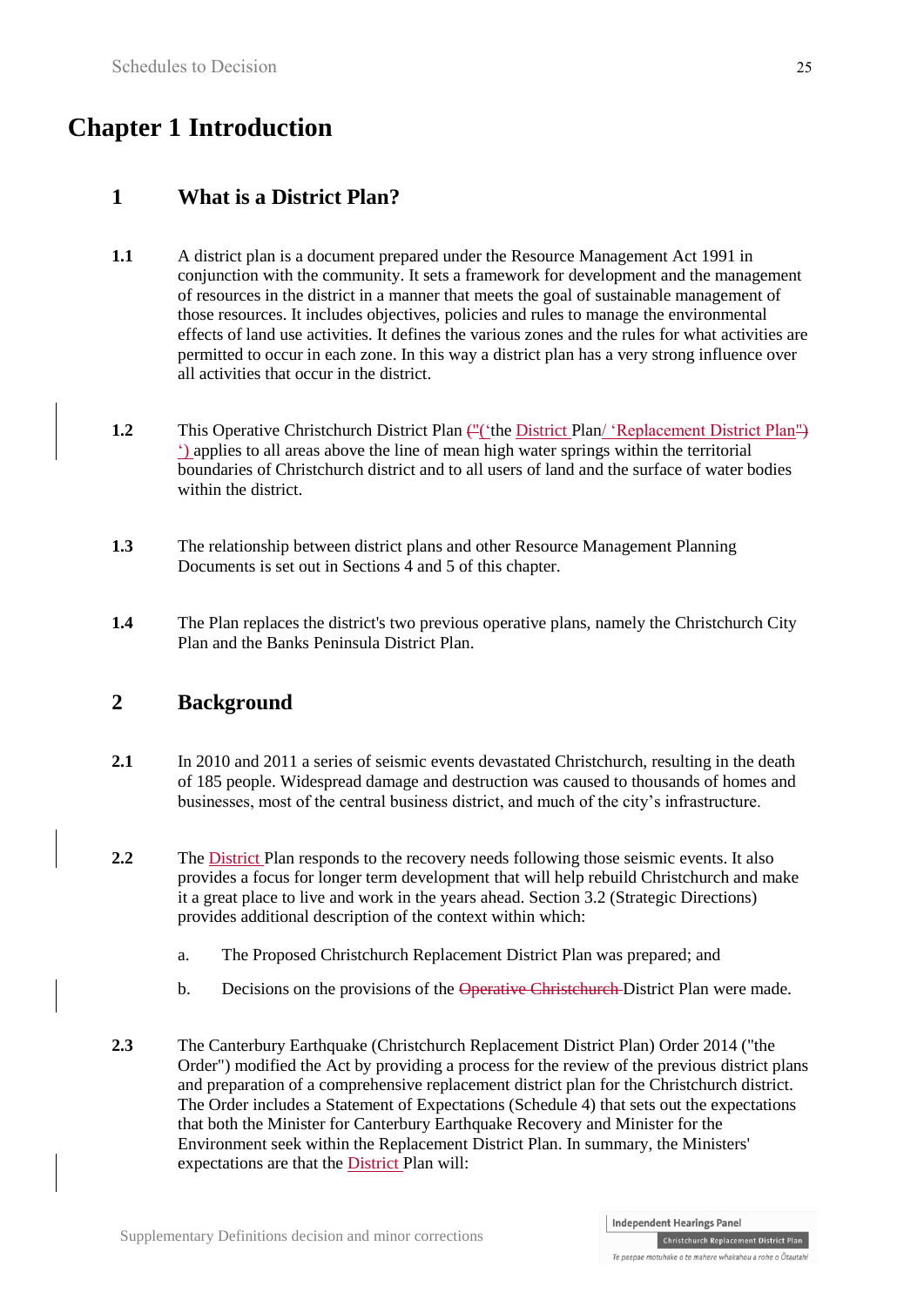- a. reduce significantly the reliance on the resource consent process, along with reduction in development controls, design standards and notification/written approvals;
- b. clearly state the intended outcomes in objectives and policies;
- c. provide for the effective functioning of the urban environment;
- d. facilitate an increase in the supply of housing;
- e. ensure sufficient and suitable land is provided for commercial, industrial and residential activities;
- f. provide for a range of temporary and construction activities;
- g. set out transitional provisions for temporary activities;
- h. avoid or mitigate natural hazards; and
- i. use clear, concise language and be easy to use.
- **2.4** Because of the need to facilitate the recovery, the Council, in consultation with its key statutory partners, decided to prepare the District Plan in three stages. The first stage dealt with all or part of those chapters most directly related to earthquake recovery. These are:
	- Strategic Directions
	- Residential
	- Commercial
	- Industrial
	- Transport
	- Contaminated Land
	- Subdivision, Development and Earthworks
	- Natural Hazards
- **2.5** The second and third stages of notification dealt with the remaining proposals for the replacement Replacement planDistrict Plan.
- **2.6** Many of the wide range of issues identified in the District Plan are also managed and influenced to some degree by other organisations, including through their planning documents. A collaborative partnership approach was taken to the drafting of the Plan. This included the Council, Canterbury Regional Council, Canterbury Earthquake Recovery Authority, New Zealand Transport Agency, Te Rūnanga o Ngāi Tahu, and the adjoining Selwyn and Waimakariri District Councils. This process ensured that the Plan is consistent with and gives effect to the relevant statutory plans and documents, and integrates with the responsibilities of other affected organisations.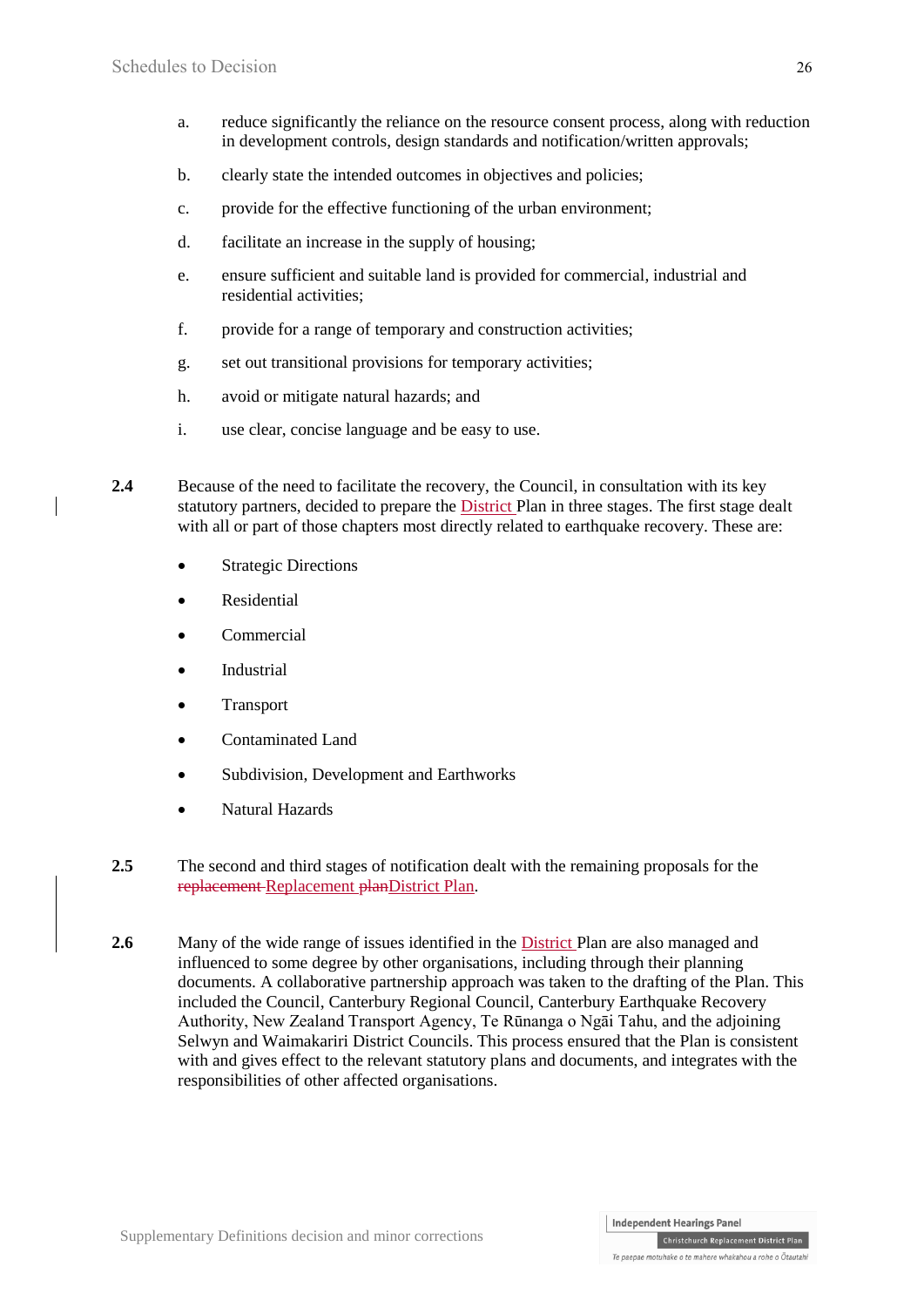# **3 Ngāi Tahu Mana WhenuaManawhenua**

### **3.1 Explanation of Ngāi Tahu Values and Terms**

**3.1.1** The Ngāi Tahu framework for managing natural resources originated from a distinct Polynesian world view which acknowledges that people are part of the world around them and not masters of it. It then evolved and developed through more than 40 generations of collective experience in Te Waipounamu (South Island). The following description of terms when considered as a whole, outlines the core tenets of that framework for Ngāi Tahu. Some of the terms are used in the District Plan and their description will assist in understanding and administering the District Plan provisions.

#### **Customary purposes or uses**

**3.1.2** The expression of many of the concepts and values described in other terms occurs through customary uses of freshwater, land and associated natural resources, and maintaining a physical and spiritual connection to that land, water body or other resource. Mahinga kai is a common customary use, but other uses include access to waipuna (springs) or water bodies for rituals such as baptism, to exercise customary authority and to maintain ahi kā roa (continuous occupation) and Manawhenua mana whenua status.

#### **Customary access**

**3.1.3** Customary access is a term used in some of the provisions of this plan. It describes the provision for access of Manawhenua mana whenua to or along water bodies and other sites of cultural significance for customary purposes or to carry out customary uses.

#### **Kaitiaki**

**3.1.4** Traditionally, kaitiaki were the non-human guardians of the environment (e.g. birds, animals, fish and reptiles) which, in effect, communicated the relative health and vitality of their respective environments to local tohunga (experts) and rangatira (leaders) who were responsible for interpreting the 'signs' and making decisions accordingly. In essence, there is no real difference to scientific practices of today, which continue to use specific indicator species and observe their behaviours to measure the state of the environment.

#### **Kaitiakitanga**

- **3.1.5** Kaitiakitanga is the inherited responsibility of Manawhenua mana whenua to manage the environment and natural resources within their takiwā (area of customary authority), in accordance with Ngāi Tahu resource management traditions. The responsibility of those exercising kaitiakitanga is twofold:
	- first, the aim of protecting the mauri of the resource; and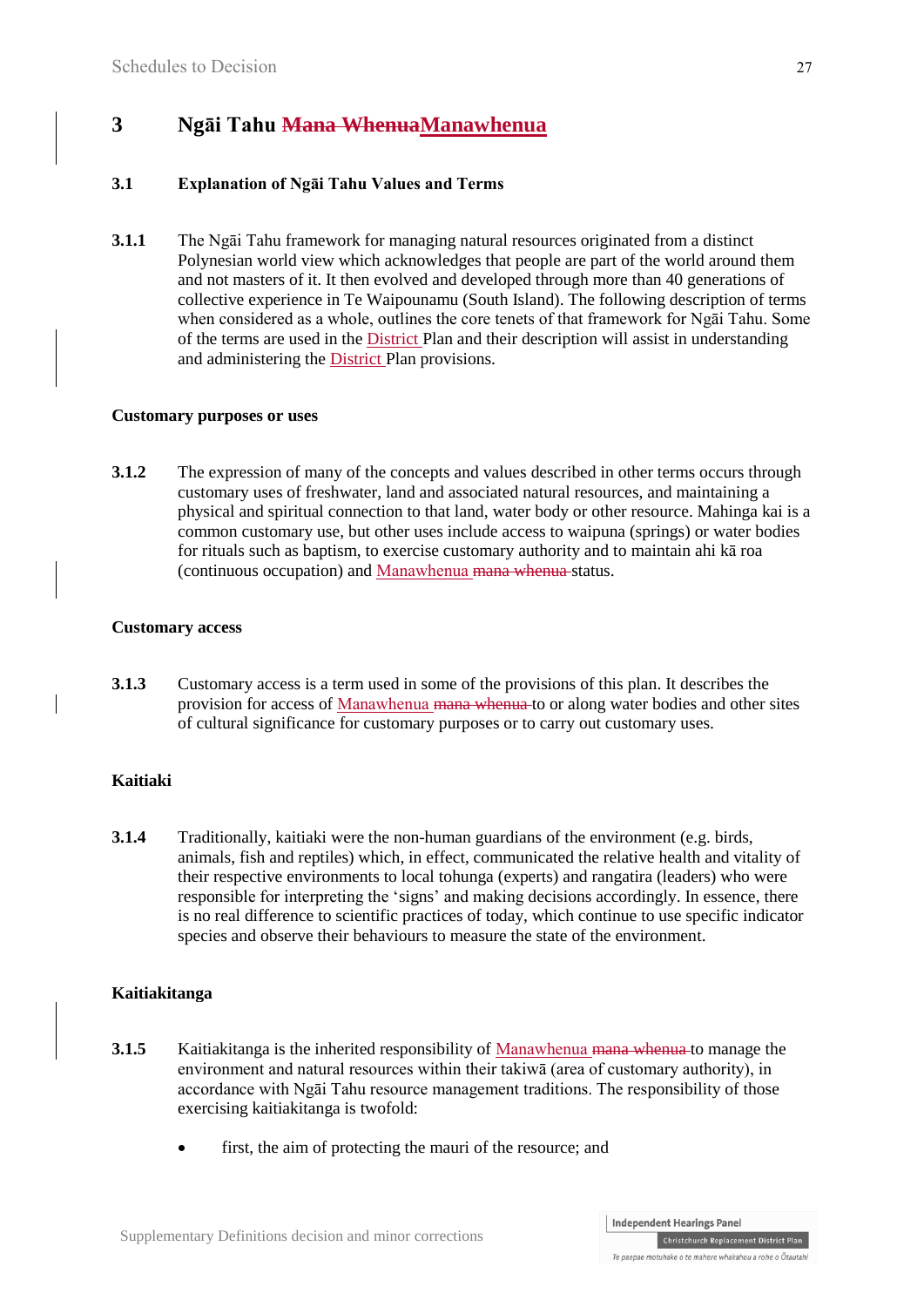second, there is a duty to leave the environment and natural resources for successive generations in as good or a better state than currently.

### **Ki Uta Ki Tai**

**3.1.6** The principle of Ki Uta Ki Tai (from mountains to sea) reflects the holistic nature of traditional resource management, particularly the inter-dependent nature and function of the various elements of the environment within a catchment.

> Mauri ora ana te wai, kirimaia ai te kai, ki uta ki tai Quality water flowing, abundant foods growing, mountains to sea.

### **Mahinga Kai**

**3.1.7** The Ngāi Tahu Claims Settlement Act 1998 describes mahinga kai as "the customary gathering of food and natural materials and the places where those resources are gathered." Mahinga kai is central to Ngāi Tahu culture, identity and relationship with the landscapes and waterways of Christchurch and all of Te Waipounamu.

### **Manawhenua Mana Whenua**

**3.1.8** The term Manawhenua mana whenua describes the customary authority given to whanau or hapū within a takiwā to make decisions concerning the resources and people in that takiwā in accordance with Ngāi Tahu resource management traditions. Manawhenua Mana whenua can also be used as a term to describe those who hold that authority. Mana (respect, standing, authority) is derived from and passed on via whakapapa and is protected and secured through continued occupation of ancestral lands (ahi kā roa), the continued use of resources (eg mahinga kai) and the protection of the mauri of resources and the environment — Mō tātou, ā, mō kā uri ā murī ake nei.

#### **Mātaitai and Taiapure**

**3.1.9** Since settlement, Ngāi Tahu have also established a number of customary fisheries protection areas (i.e. mātaitai and taiapure) under the Fisheries Act 1996 and the Fisheries (South Island Customary Fishing) Regulations 1999. The intent of these legislative mechanisms is to give effect to the obligations stated in the Treaty of Waitangi Fisheries Claims Settlement Act 1992 and enable Tangata Tiaki (i.e. local Ngāi Tahu fisheries managers) to exercise greater rangatiratanga over customary fishing grounds.

#### **Mauri**

**3.1.10** Mauri is often described as the 'life force' or 'life principle' of any given place or being. It can also be understood as a measure or an expression of the health and vitality of that place or being. The notion embodies Ngāi Tahu's understanding that there are both physical and metaphysical elements to life and that both are essential to our overall wellbeing.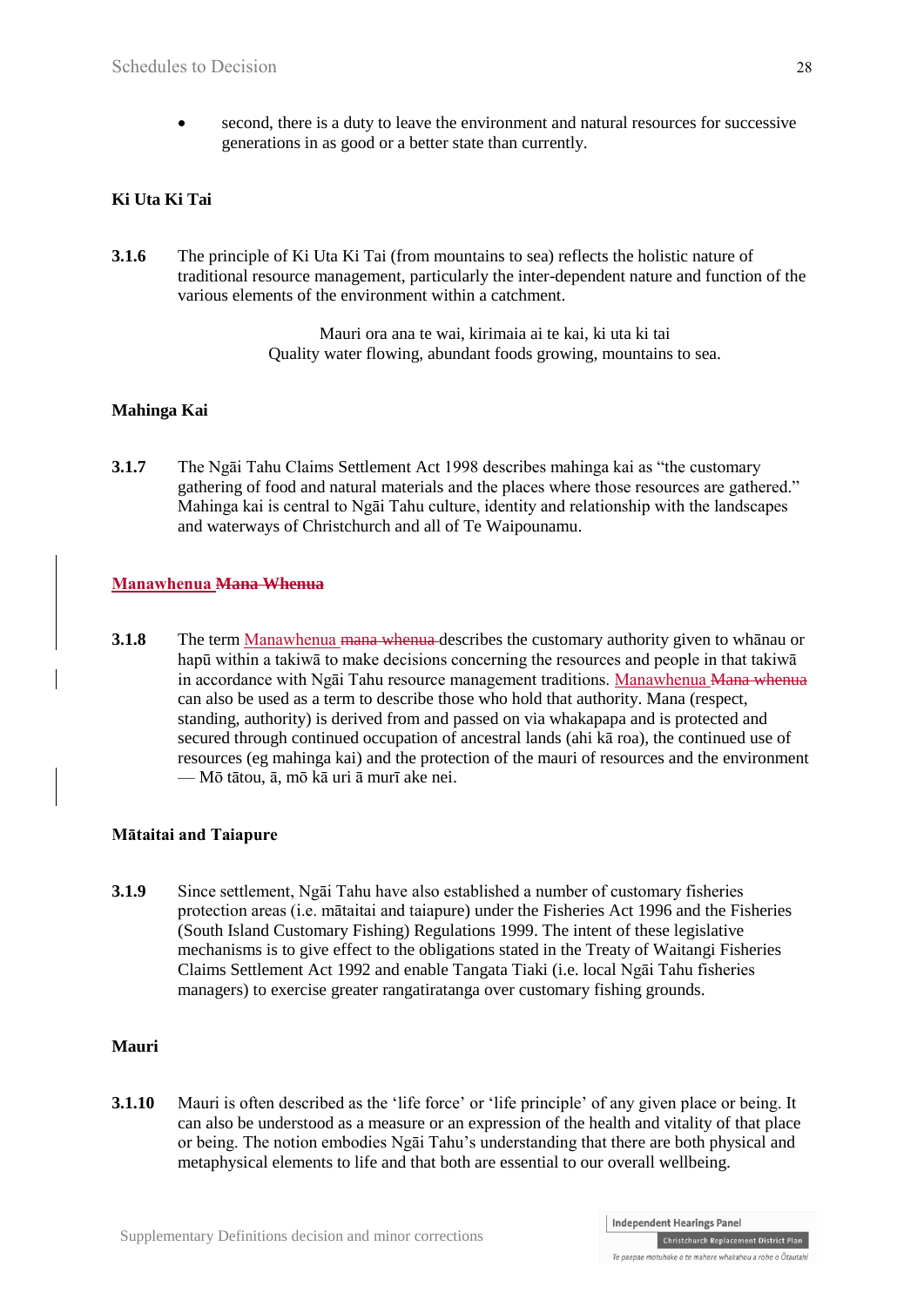- **3.1.11** It also associates the human condition with the state of the world around it. Mauri, therefore, is central to kaitiakitanga; that is, the processes and practices of active protection and responsibility by Manawhenua mana whenua for the natural and physical resources of the takiwā.
- **3.1.12** Mauri can change either naturally or through intervention and Ngāi Tahu use both physical and spiritual indicators to assess its relative strength. Physical indicators include, but are not limited to, the presence and abundance of mahinga kai fit for consumption or cultural purpose (e.g. disease free bull-kelp that can be used for the long-term storage of preserved foods). Spiritual indicators are the kaitiaki referred to in the explanation of this term.
- **3.1.13** They are often recalled in kōrero pūrākau (oral traditions) to explain the intrinsic connection between the physical and metaphysical realms of our world.

### **Nohoanga**

**3.1.14** Traditional nohoanga (seasonal 'camp' sites) were found throughout Te Waipounamu, giving Ngāi Tahu access to mahinga kai from season to season. Their value was recognised in the Canterbury Purchase agreement Agreement (Kemp's Deed) 1848 which reserved and protected both nohoanga and mahinga kai for the present and future needs of Ngāi Tahu whānau in Canterbury. The Ngāi Tahu Claims Settlement Act 1998 identifies 72 traditional nohoanga sites throughout the Ngāi Tahu takiwā, providing tribal members with temporary rights to occupy.

#### **Rāhui**

- **3.1.15** A rāhui is a temporary prohibition placed on an area or resource as either:
	- a. a conservation measure; or
	- b. a means of social and political control.
- **3.1.16** With respect to the former, a rāhui will effectively separate people from any 'polluted' area of land or water, preventing the ability to harvest potentially contaminated products from these areas. Rāhui are initiated by someone of rank and were placed and lifted with appropriate karakia (ceremony) by a tohunga (expert).

### **Sites of Ngāi Tahu Cultural Significance**

**3.1.17** For Ngāi Tahu whānau all of the greater Christchurch Area is regarded as ancestral land and Ngāi Tahu has interests in the management of all natural resources in the takiwā. Within this area there are sites and places which were used more prominently for settlement and mahinga kai. Some of these areas are classified, scheduled and mapped in this plan-District Plan as Wāhi Tapu / Wāhi Taonga; Ngā <del>Tūranga</del>-Tūranga Tūpuna; or Ngā Wai. The list is not comprehensive (sometimes Nga Rūnanga prefer not to disclose sites), but reflects where Ngāi Tahu whanau consider that the interests of protecting areas, outweigh potential risks

Te paepae motuhake o te mahere whakahou a rohe o Ōtautahi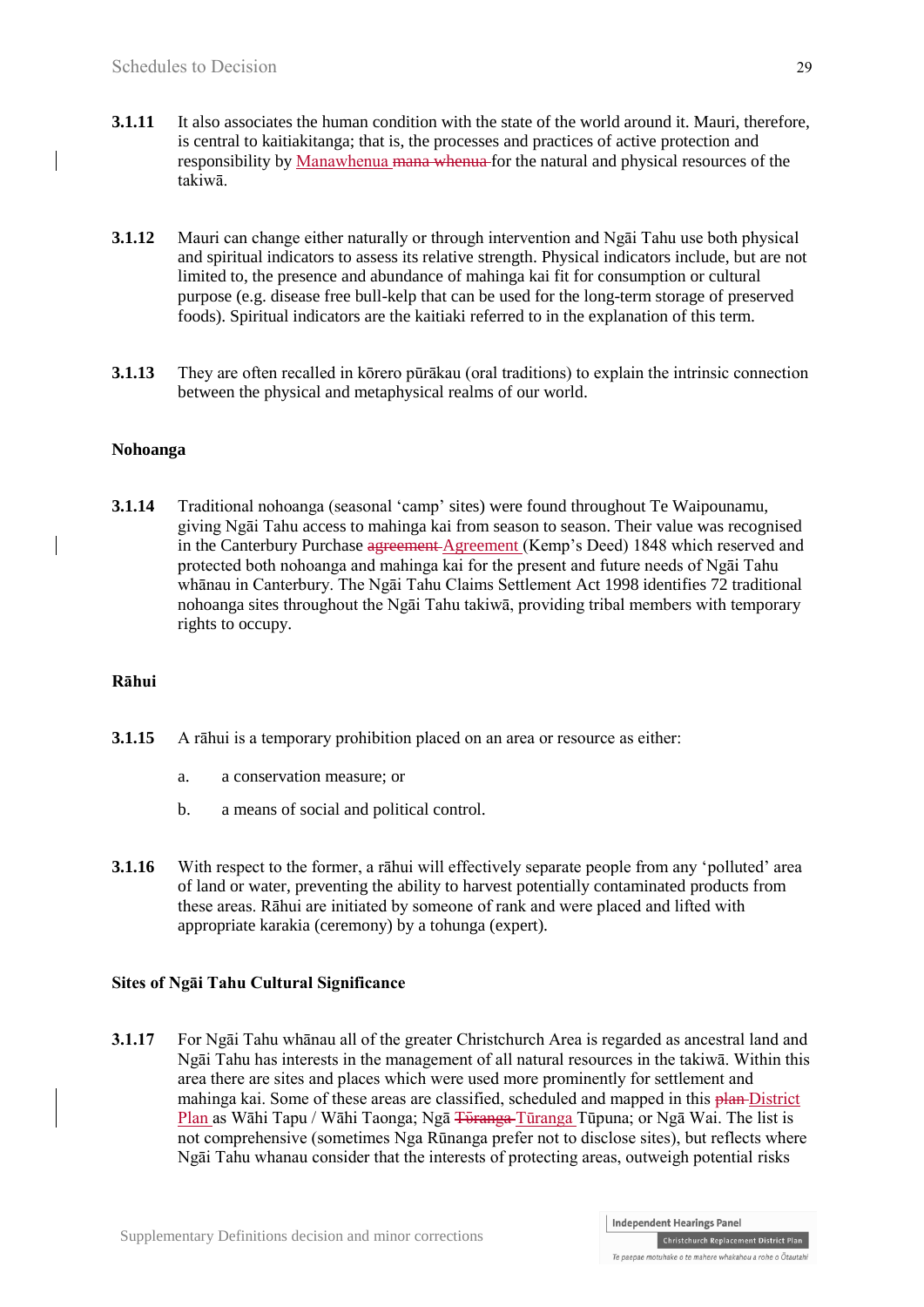from their identification. Wāhi Tapu/Wāhi Taonga, Nga Tūranga Tupuna, and Ngā Wai, are all sites of Ngāi Tahu cultural significance.

- **3.1.18** Of the sites that are classified, scheduled and mapped in this plan:
	- a. Wāhi Tapu-/-Wāhi Taonga includes places that are considered by Ngāi Tahu to be wāhi tapu and/or wāhi taonga. In some instances the precise location of sacred places may not be disclosed by whanau (silent files), and in other instances the site is drawn around a specific archaeological survey.
	- b. Mahaanui Iwi Management Plan Silent Files and Kaitōrete Spit includes places that are considered by Ngāi Tahu to be wāhi tapu and/or wāhi taonga. In some instances the precise location of sacred places may not be disclosed by whanau (silent files). Kaitōrete Spit is known to contain a high number of archaeological sites.
	- c. Ng<del>ā Tūranga T</del>ūranga Tūpuna places of settlement or occupation in the past. These are areas or landscapes of Ngāi Tahu cultural significance. There is not usually known physical features on the sites to be protected, (however, there may be archaeological sites) but there is an opportunity to incorporate Ngāi Tahu history and values into the development or redevelopment of these areas.
	- d. Ngā Wai selected water bodies and their margins, including wetlands, waipuna (springs) and coastal waters which are significant areas of mahinga kai or other customary use for Ngāi Tahu. Ngā Wai sites include Te Tai o Mahaanui – the coastal marine area of Te Pātaka o Rākaihautū<del>v</del>/Banks Peninsula and Wairewa/Lake Forsyth – both areas listed as areas of statutory acknowledgement in the Ngai Tahu Claims Settlement Act 1998.
- **3.1.19** Some areas may be shown as Ng<del>ā Tūranga</del> Tūranga Tūpuna and include Wāhi Tapu / Wāhi Taonga or Ngā Wai sites within them. In that instance, the values of both classifications need to be considered.

### **Wāhi Tapu and Wāhi Taonga**

- **3.1.20** Wāhi tapu are places of particular significance that have been imbued with an element of sacredness or restriction (tapu) following a certain event or circumstance (e.g. death). Wāhi tapu sites are treated according to local customs (tikanga and kawa) that seek to ensure that the tapu nature of those sites is respected. Of all wāhi tapu, urupā (burial sites) are considered to be the most significant.
- **3.1.21** Wāhi taonga are "places treasured" due to their high intrinsic values and critical role they have in maintaining a balanced and robust ecosystem (e.g. spawning grounds for fish, nesting areas for birds and fresh water springs). They are prized because of their capacity to shape and sustain the quality of life experience and provide for the needs of present and future generations.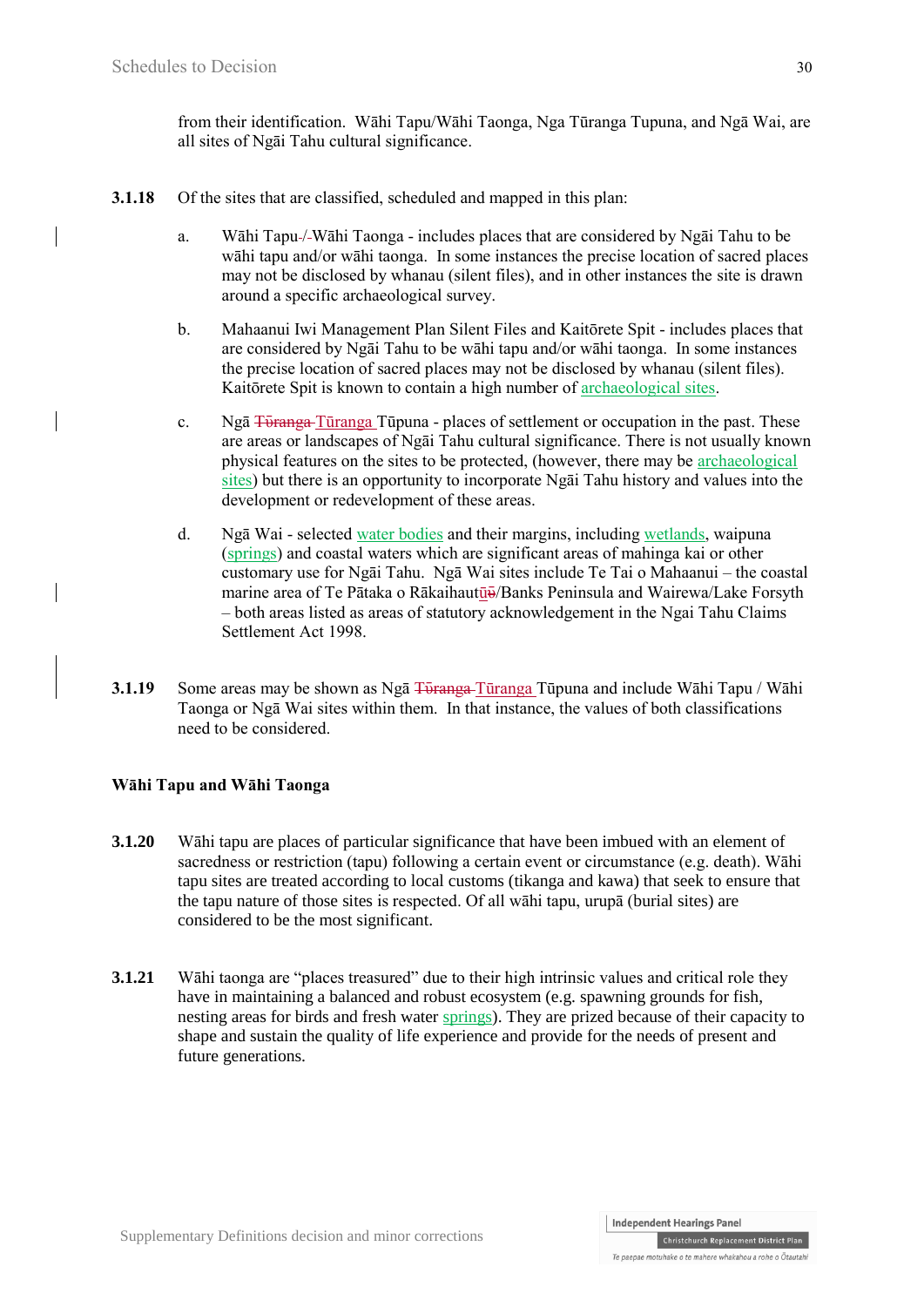### **Whakapapa**

**3.1.22** Whakapapa (genealogy) is the central pillar of the Manawhenua mana whenua framework, setting out and effectively explaining the relationships between the various elements of the world around us, including human beings.

### **Wakawaka**

**3.1.23** Access to mahinga kai was managed through the division of natural resources (lakes, rivers, islands, etc) into wakawaka, defined areas within which a particular whānau had exclusive rights to "work the food" (mahi ngā kai) and responsibilities to uphold the associated cultural values.

### **3.2 Te Tiriti o Waitangi/ Treaty of Waitangi**

**3.2.1** The Crown first recognised and provided for Ngai Tahu Manawhenua mana whenua in 1840 with the signing of Te Tiriti o Waitangi ("Te Tiriti"). With respect to the right to exercise authority over natural resources, Article II of Te Tiriti states:

English Text:

"Her Majesty the Queen of England confirms and guarantees to the Chiefs and Tribes of New Zealand and to the respective families and individuals thereof *the full exclusive and undisturbed possession of their Lands and Estates Forests Fisheries and other properties* which they may collectively or individually possess so long as it is their wish and desire to retain the same in their possession…" (emphasis added in italics).

### Māori Text:

"Ko te Kuini o Ingarani ka wakarite ka wakaae ki Ngā Rangitira ki Ngā hapu – ki Ngā tangata katoa o Nu Tirani *te tino rangatiratanga o ratou wenua o ratou kainga me o ratou taonga katoa*…" (same emphasis added in italics).

### Translation:

"The Queen of England agrees to protect the chiefs, the sub-tribes and all the people of New Zealand in *the unqualified exercise of their chieftainship over their lands, villages and all their treasures*..." (same emphasis added in italics).

- **3.2.2** The legitimacy of Ngāi Tahu Manawhenua mana whenua in the South Island was reiterated through the contracts for sale and purchase of traditional Ngāi Tahu lands to the Crown from 1844 to 1864, including (within the Canterbury region):
	- The Canterbury Purchase 1848
	- The Port Cooper Purchase 1849
	- The Port Levy Purchase 1849
	- The Akaroa Purchase 1856
	- The North Canterbury Purchase 1857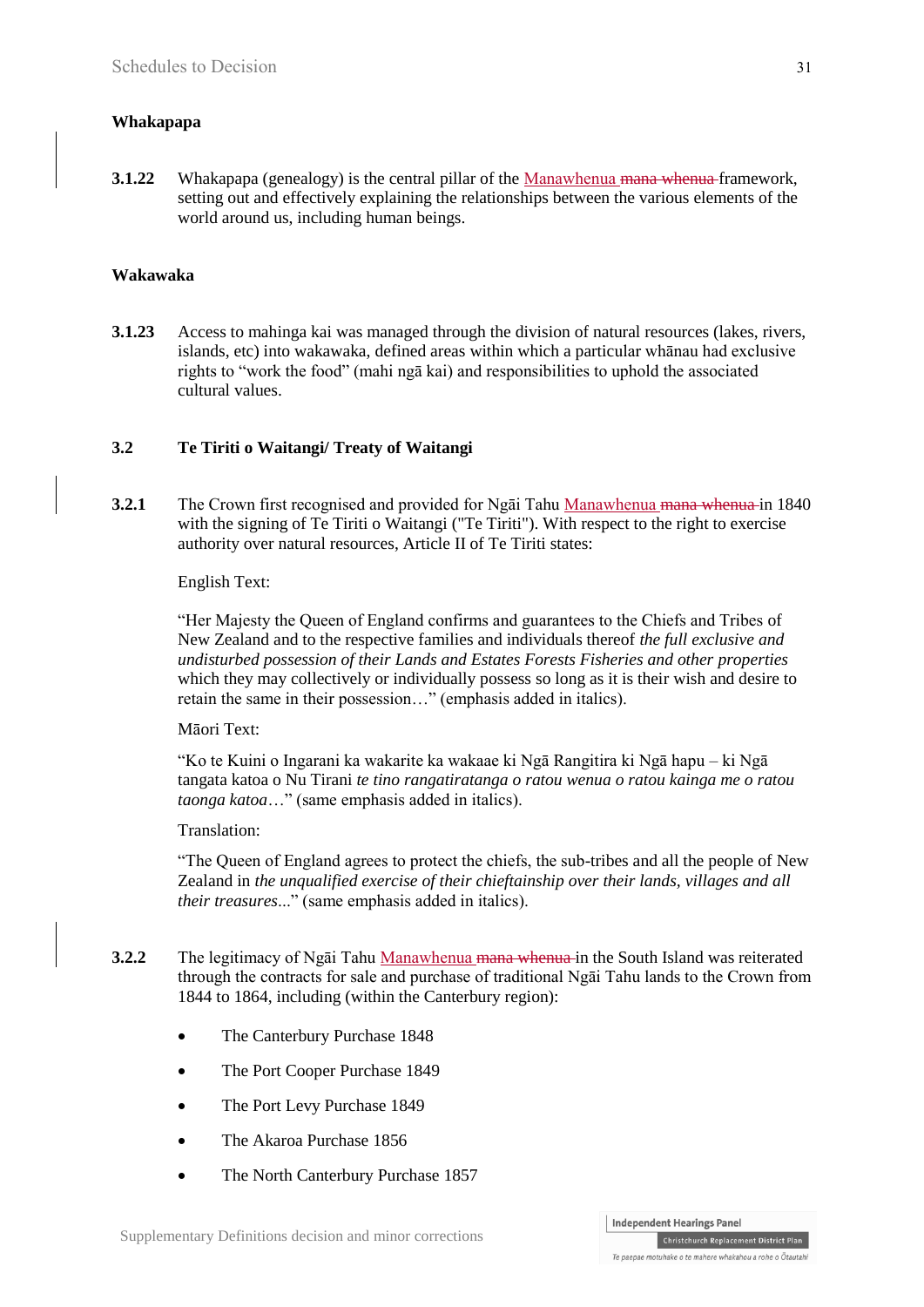- The Kaikōura Purchase 1859
- **3.2.3** In total, the Crown purchased around 34.5 million acres of Ngāi Tahu land (80% of the South Island and more than half of the land mass of NZ) for just over £14,750. While this amounted to less than a penny per acre, it was encumbered with a number of commitments that included setting aside 'adequate' reserves for the present and future needs of Ngāi Tahu.
- **3.2.4** When considering Te Kerēme (the Ngāi Tahu Treaty Claim), the Waitangi Tribunal found that in acquiring this land the Crown had repeatedly breached its Treaty obligations and its actions left Ngāi Tahu with insufficient land to maintain its way of life and for the tribe to fully participate in subsequent economic development.
- **3.2.5** Article II of Te Tiriti records the Crown's recognition and protection of rangatiratanga. For Ngāi Tahu, rangatiratanga includes the ability to exercise kaitiakitanga – an inherited obligation to manage and protect the natural resources within a tribal area, including land, waterways and springs, natural features, flora and fauna and wāhi tapu and taonga.
- **3.2.6** The Resource Management Act 1991 requires the principles of the Treaty (s8) to be taken into account and particular regard be had to kaitiakitanga  $(s7(a))$  and to recognise and provide for the relationship of Māori and their culture and traditions with their ancestral lands, water, sites, wāhi tapu and other taonga under 6(e), in achieving the purpose of the Act. Council recognises the significance of the principles of Te Tiriti and the importance of its relationship with ngā rūnunga and Te Rūnanga o Ngāi Tahu.

### **3.3 Mandated Representatives**

- **3.3.1** The entire area of Christchurch district District lies within the traditional boundaries of Ngai Tahu<sup>1</sup> which run south from Te Pari-nui-o-Whiti (White Bluffs) on the East Coast of the South Island, around the southern coastline and off-shore islands and then back up the West Coast to Kahurangi Point (between Karamea and Farewell Spit).
- **3.3.2** Ngāi Tahu is the largest iwi (tribe) in the South Island, comprising of hundreds of hapū (sub-tribes) and whānau (extended families). They continue to express their Manawhenua mana whenua within their respective areas (takiwā) through the following key actions:
	- a. Protection and perpetuation of their whakapapa (genealogy);
	- b. Continued occupation of their ancestral lands (ahi-kā-roa);
	- c. Continued use of traditional and contemporary natural resources (customary use and mahinga kai);
	- d. Taking responsibility to protect and maintain the mauri of their environment for the benefit and enjoyment of future generations.
- $\overline{1}$ <sup>1</sup> The term 'Ngāi Tahu' literally means "the descendants of Tahu" and refers to the collective of families (whānau) who descend from the 5 primary hapū (sub-tribes) of Ngāi Tahu as described in Section 2 of the Te Rūnanga o Ngāi Tahu Act (1996), namely: Ngāti Kurī, Ngāi Tūāhuriri, Ngāti Irakehu, Ngāi Te Ruahikihiki & Ngāti Huirapa.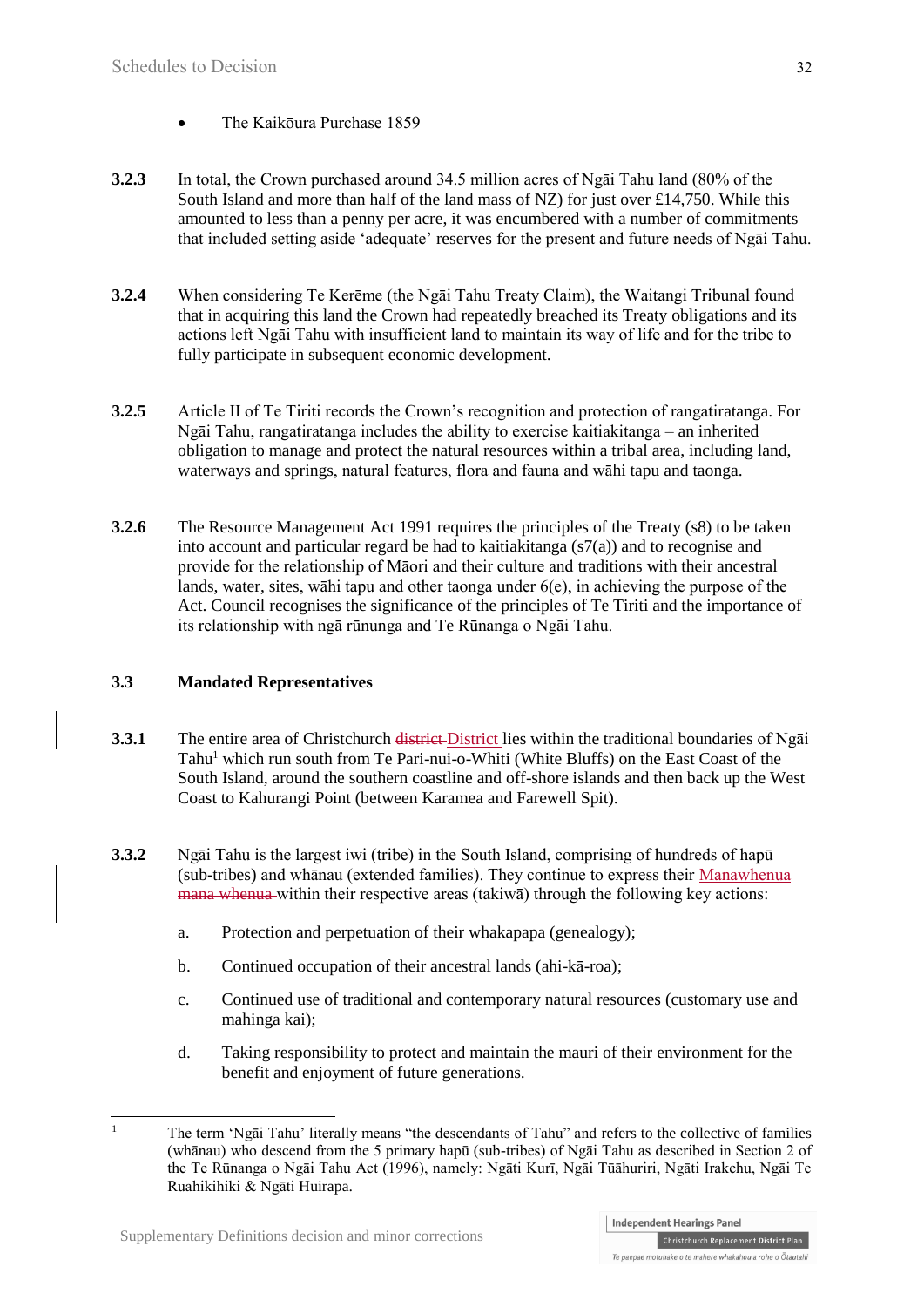- **3.3.3** Following the confinement of Ngāi Tahu property rights to native reserves, local Ngāi Tahu communities began to establish 'rūnanga' (i.e. an assembly or council) to facilitate the representation of their rights and interests in the evolving new system of local governance and resource management.
- **3.3.4** Pāpatipu rūnunga are the organisations who represent those who hold Manawhenua mana whenua over particular areas within the takiwa of Ngai Tahu. Manawhenua <del>Mana whenua</del> represents the ability to influence and exercise control over a particular area or region and to act as kaitiaki. Inevitably, with mana comes responsibility.
- **3.3.5** Six pāpatipu rūnanga hold Manawhenua mana whenua within Ōtautahi (Christchurch City), Nga Pakihi Whakatekateka o Waitaha (Canterbury Plains) and Te Pātaka o Rākaihautū (Banks Peninsula), being:
	- Ngāi Tūāhuriri Rūnanga;
	- Te Hapū o Ngāti Wheke Rūnanga (Rāpaki);
	- Te Rūnanga o Koukourārata;
	- Ōnuku Rūnanga;
	- Wairewa Rūnanga; and
	- Te Taumutu Rūnanga.
- **3.3.6** The takiwa or areas over which Manawhenua mana whenua is held overlap geographically within, and in some cases extend beyond, the territorial boundary of Christchurch District. The figure below shows the names and locations of pāpatipu marae within the Canterbury

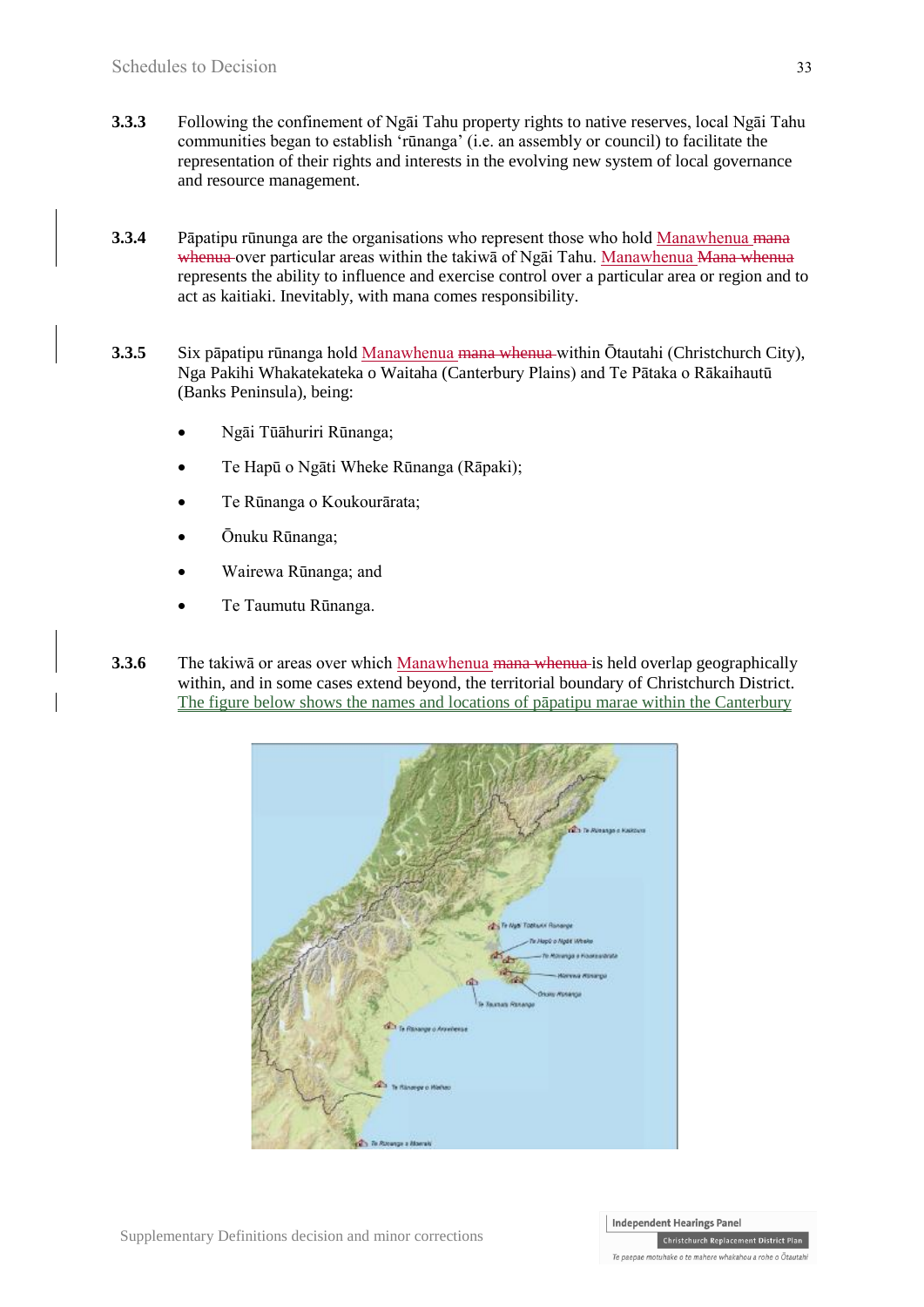region. The figure below shows the names and locations of papatipu marae within the Canterbury region.

**3.3.7** Christchurch City Council recognises the Manawhenua mana whenua of Ngai Tahu through its relationship and consultation with Ngā Rūnanga of the Canterbury Region and Te Rūnanga o Ngāi Tahu.

Refer also to Chapter 3, section 3.2.3 "Ngai Tahu Manawhenua Mana Whenua" for additional information.

### **3.4 Consultation with Ngāi Tahu** Manawhenua**Mana Whenua**

- **3.4.1** In matters of consultation under the Resource Management Act 1991 <del>(RMA)</del>. Te Rūnanga o Ngāi Tahu is the iwi authority established under the Te Rūnanga o Ngāi Tahu Act 1996. Under that Act, Te Rūnanga is required to consult with pāpatipu rūnanga in relation to district plan (and other) matters. Te Rūnanga encourages councils to consult directly with pāpatipu rūnanga on planning matters and considers the views of pāpatipu rūnanga when taking a position on such matters as the iwi authority.
- **3.4.2** For Ngāi Tahu, consultation between the Crown and Ngāi Tahu is a cornerstone of the principles of Te Tiriti. The RMA Act requires the principles of Te Tiriti and any iwi management plan to be taken into account when developing the district plan. In addition the Council must consult with the iwi authority in preparing a district plan or plan change under the RMA Act (Schedule 1) and the Order. The Council recognises the significance of the principles of Te Tiriti and the importance of its relationship with Ngāi Tahu.

### **3.5 Iwi Management Plans**

- **3.5.1** Sections 74 and 75 of the Act list matters which the Council must consider in preparing a district plan and these are set out at Section 5 of this chapter.
- **3.5.2** The preparation of district plans must take into account relevant iwi documents. For the Christchurch District, Ngāi Tahu has set out its resource management values, issues, objectives and policies in a number of documents. These documents have been prepared in order to facilitate the exercise of Ngāi Tahu rangatiratanga over their lands, villages and all their treasures as per Article II of Te Tiriti, including the exercise of their kaitiaki responsibilities as Manawhenuamana whenua. The relevant documents include the following:
	- Te Whakatau Kaupapa Ngāi Tahu Resource Management Strategy;
	- Ngāi Tahu Freshwater Policy; and
	- Mahaanui Iwi Management Plan.
- **3.5.3** Mahaanui Iwi Management Plan identifies objectives, issues and policies for natural resource and environmental management for the six pāpatipu rūnanga and seeks to ensure that the taonga and resources of Ngāi Tahu Manawhenua mana whenua are recognised and

Te paepae motuhake o te mahere whakahou a rohe o Ōtautahi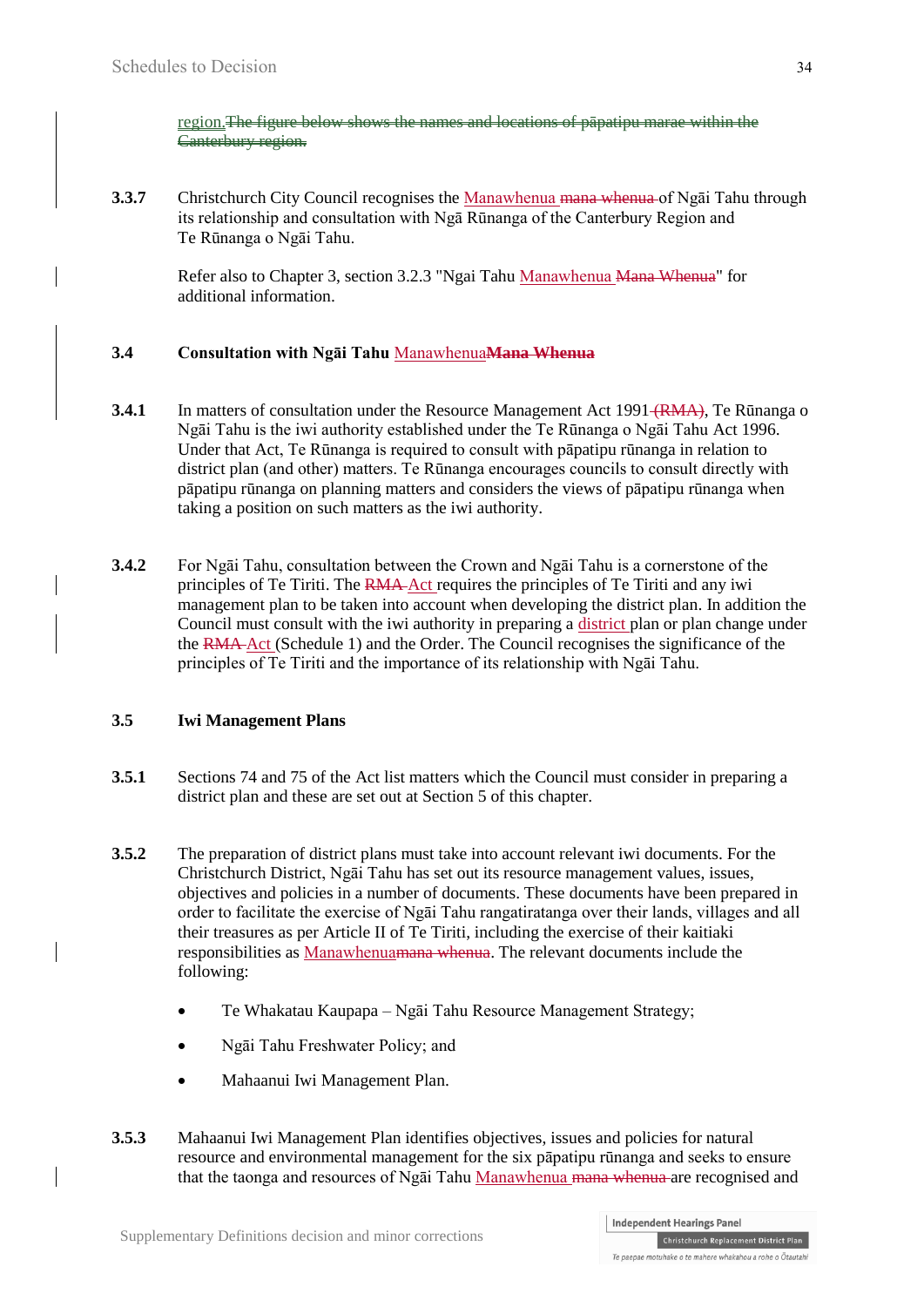protected in the decision-making of statutory agencies. Accordingly, the Mahaanui Iwi Management Plan is a particularly relevant document to the preparation of the District Plan.

### **3.6 Statutory Acknowledgements**

#### **Introduction**

- **3.6.1** Areas of statutory acknowledgement are areas formally recognised by the Crown as being of cultural significance to iwi and can include an area of land, a landscape feature, a lake, a river or wetland, or a specified part of the coastal marine area. The association of an iwi with a statutory area is outlined in the schedules to a claims settlement  $a$ Act.
- **3.6.2** The Ngāi Tahu Claims Settlement Act 1998 records the apology given by the Crown to Ngāi Tahu in a deed of settlement executed on 21 November 1997 and gives effect to the provisions of that deed. It includes areas of statutory acknowledgement within the takiwā of Ngāi Tahu as well as the vesting of some land areas as tribal property and other forms of statutory recognition.
- **3.6.3** The Council is legally obliged to have regard to statutory acknowledgements and to record them on statutory plans. The Council must have regard to an area of statutory acknowledgement in forming an opinion as to whether Te Rūnanga o Ngāi Tahu is an affected party in relation to resource consent applications for activities within, adjacent to or impacting directly on an area of statutory acknowledgement.

#### **Statutory Acknowledgements within Christchurch District**

- **3.6.4** There are two statutory acknowledgements within Christchurch District being:
	- Wairewa (Lake Forsyth); and
	- Te Tai o Mahaanui (Selwyn-Banks Peninsula Coastal Marine Area).
- **3.6.5** Descriptions of the two areas of statutory acknowledgement are included as Appendices 1.1 and 1.2 respectively for public information only.
- **3.6.6** The Ngāi Tahu Claims Settlement Act 1998 (s208) requires that where Council is forming an opinion on a resource consent application as to whether Te Rūnanga o Ngāi Tahu may be adversely affected by the granting of the resource consent, it must consider activities within, adjacent to or impacting directly on a statutory area.

#### **Other Relevant Forms of Recognition**

**3.6.7** Ripapa Island is within Christchurch District. It is recognized as a 'tōpuni' under the Ngāi Tahu Claims Settlement Act 1998. Tōpuni status imposes obligations on Conservation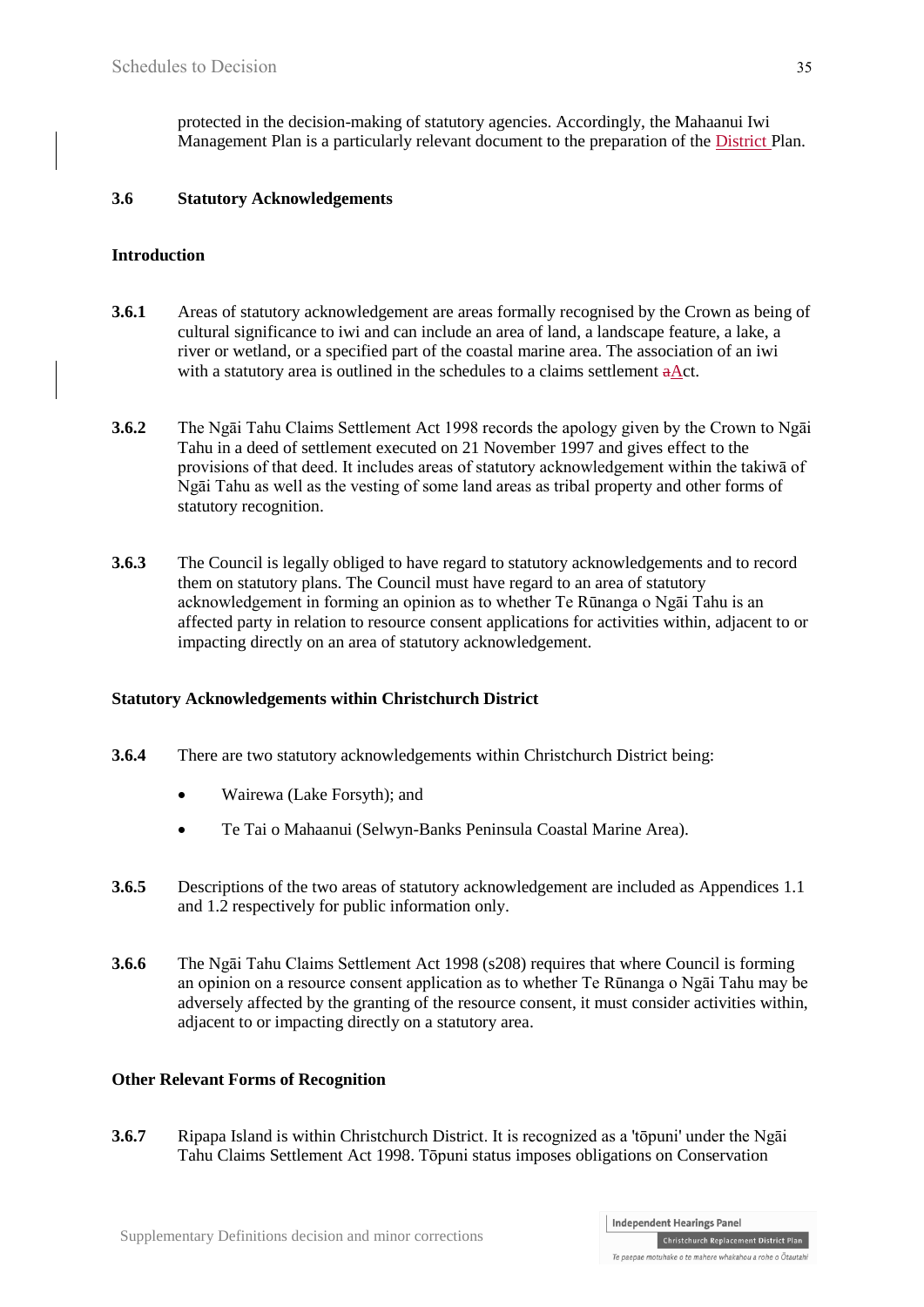Authorities, Conservation Boards and the Minister of Conservation (refer s239 - 252 of the Ngāi Tahu Claims Settlement Act 1998).

**3.6.8** In addition much of the bed of Te Waihora (Lake Ellesmere) is now vested in Te Rūnanga o Ngāi Tahu as an estate in fee simple.

> Mo tātou, a, mo ka uri a muri ake nei (For us and our children after us)

# **4 Statutory Context**

### **4.1 The Resource Management Act 1991 (the "Act")**

- **4.1.1** The Act sets out those matters which must be addressed by councils in the preparation of district plans, to meet their obligations and functions under the Act. The key provisions are contained in Part 2 (Sections 5, 6, 7 and 8) and Sections 31, 72, 74 and 75 of the Act. In summary, the Council's functions under the Act are:
	- a. To achieve integrated management of the effects of the use, development or protection of land and associated natural and physical resources;
	- b. Control effects of the use, development or protection of land, including for the purpose of:
		- i. Avoiding or mitigating natural hazards;
		- ii. Managing hazardous substances and the use of contaminated land; and
		- iii. Recognising and providing for a range of matters of national importance;
	- c. Control the emission and effects of noise; and
	- d. Control effects of activities on the surface of lakes and rivers.
- **4.1.2** As part of preparing a district plan, Council is also required under section 32 and 32AA of the Act to examine all objectives, policies and rules in its district plan to ensure they are necessary, efficient, effective and do not impose costs on the community that exceed their benefits. The Plan has been prepared in accordance with this requirement and the costs and benefits of each provision have been assessed. The evaluations prepared under section 32 and 32AA<sup>2</sup> are not part of the Plan itself, but are available on the Council's website at: [http://www.ccc.govt.nz/thecouncil/policiesreportsstrategies/districtplanning/districtplanrevie](http://www.ccc.govt.nz/theCouncil/policiesreportsstrategies/districtplanning/districtplanreview/index.aspx) [w/index.aspx](http://www.ccc.govt.nz/theCouncil/policiesreportsstrategies/districtplanning/districtplanreview/index.aspx)
- **4.1.3** There are other sections of the Act which are important in plan preparation; readers of this document are referred to the Act itself for the details of these provisions.

### **Integration of the District Plan with Other Plans and Documents**

 $\overline{c}$ Section 32AA evaluations are contained in the Decisions of the Hearing Panel on the notified proposals...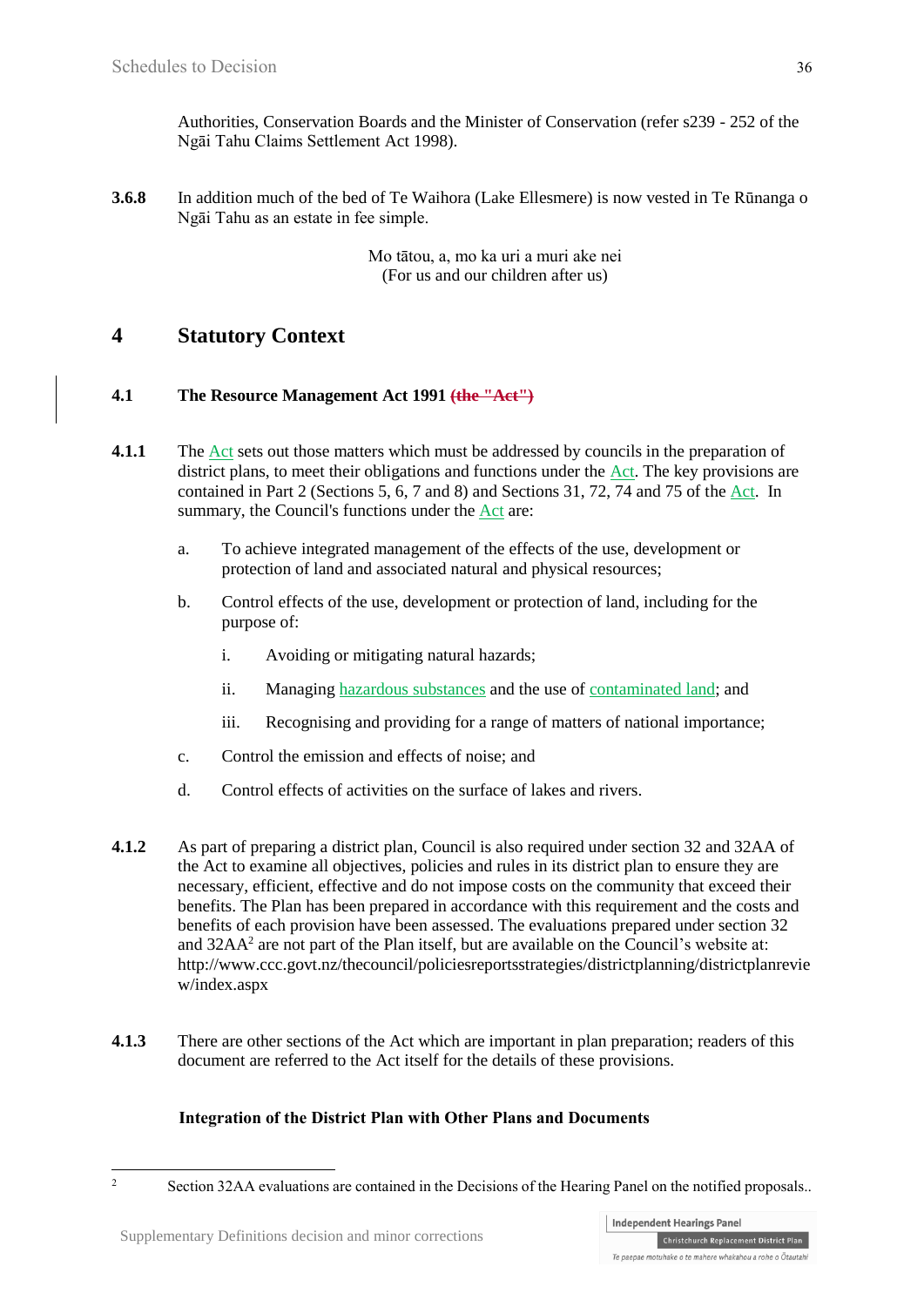**4.1.4** The District Plan is one tool available to Council to assist in the sustainable management of the natural and physical resources of Christchurch district. There are a range of other plans and documents that are either implemented through the Plan or taken into account during its preparation.

### **4.1.5 Earthquake Recovery Plans and Documents**

### **Canterbury Earthquake Recovery Act 2011**

- **4.1.5.1** In addition to those national and regional plans and documents described in Section 5 of this chapter, the preparation of the Plan has been undertaken within the context of strategies, plans and programmes prepared under the Canterbury Earthquake Recovery Act 2011 (CER Act).
- **4.1.5.2** The CER Act conferred powers on the executive to achieve the full social, economic, cultural and environmental recovery (in its widest sense) of Greater Christchurch. Recovery is defined in the CER Act as including "restoration and enhancement". Rebuilding is defined to include "extending, repairing, improving, subdividing, or converting any land, infrastructure, or other property; and rebuilding communities." The scale of the rebuild and recovery required a change to the planning and regulatory environment to address the unique challenges that faced Greater Christchurch. The Plan is one of the documents prepared under the CER Act that sets the foundation that will provide for the long term recovery of Christchurch district from the Canterbury earthquakes.

### **Recovery Strategy for Greater Christchurch – Mahere Haumanutanga**

- **4.1.5.3** The Recovery Strategy for Greater Christchurch Mahere Haumanutanga was prepared under the CER Act to provide a high level approach to recovery, including guiding principles, a vision and goals for recovery. All goals in the Recovery Strategy (including social, economic, cultural, environmental and built) are inextricably linked, and most importantly, focussed on the outcomes for the greater Christchurch community.
- **4.1.5.4** The Recovery Strategy is to be read with, and forms part of, plans prepared under the RMAAct, including the Plan. The guiding principles of the Recovery Strategy are:
	- work together;
	- take an integrated approach;
	- look to the future;
	- promote efficiency;
	- use best available information;
	- care about each other:
	- innovate:
	- aim for balanced decision making; and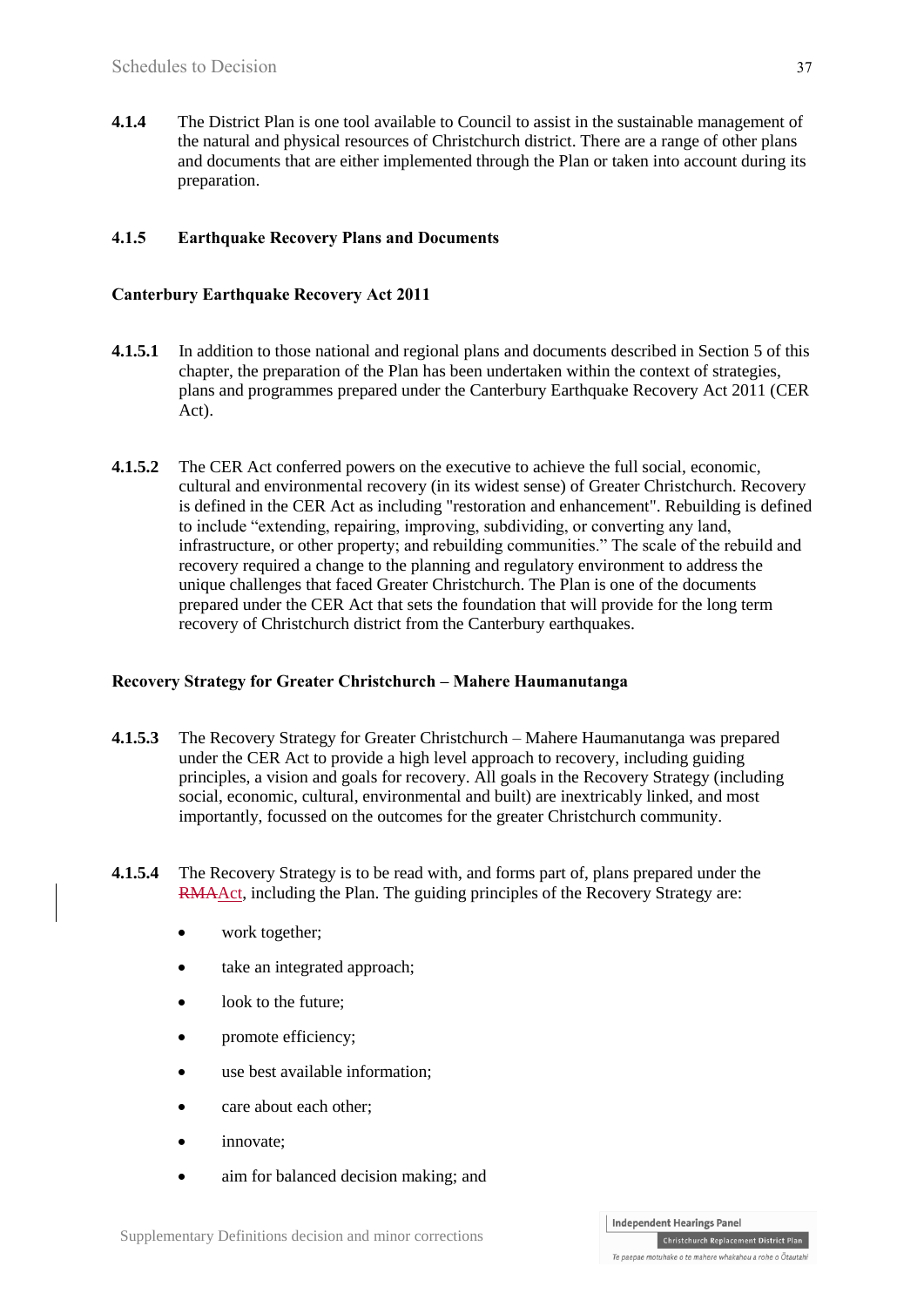- $\bullet$  keep it simple.
- **4.1.5.5** The Recovery Strategy states that the recovery of the built environment will leave the greatest legacy. Decisions made during the life of the Plan about urban form, investment in infrastructure, and resource consents for activities and buildings that should have a life extending many decades or more, will all influence the long term sustainability of the city, and the health and wellbeing of residents. The Recovery Strategy for Greater Christchurch can be viewed at: cera.govt.nz/recovery-strategy.

### **Recovery Plans**

**4.1.5.6** Section 24 of the CER Act provides that a Recovery Plan can require a council to amend its district plan in a manner directed by the Recovery Plan. The following Recovery Plans had been approved by the Minister for Canterbury Earthquake Recovery. The Plan has been prepared in a manner that is not inconsistent with these Recovery Plans.

### **[Christchurch Central Recovery Plan 2012](http://ccdu.govt.nz/the-plan) - Te Mahere 'Maraka Ōtautahi'**

- **4.1.5.7** In theThe [Christchurch Central Recovery Plan 2012](http://ccdu.govt.nz/the-plan) Te Mahere 'Maraka Ōtautahi' ('CCRP'),. Tthe vision is for central Christchurch to become the thriving heart of an international city. It will draw on its rich natural and cultural heritage, and the skills and passion of its people to embrace opportunities for innovation and growth. Building on the Christchurch City Council's draft Central City Plan, and on over 106,000 ideas submitted by the community during the public consultation process, the CCRP sets out how that vision can be achieved. The CCRP defines the form of the central city, sets out the location of key anchor projects and outlines block plans which show what the city could look like in the future. The Plan must also not be inconsistent with the CCRP and any amendments to it. The CCRP includes the following addendums:
	- An Accessible City Te Taone Wātea addresses issues with the transport system;
	- Noise and Entertainment Provisions He tikanga pūoru, he tikanga whakangahau contains specific noise provisions that relate to the entertainment and hospitality industry;
	- South Frame Pūtahi Whakatetonga includes specific provisions to enable the development of the Health and Innovation Precincts; and
	- A Liveable City He tāone e whai wāhi ai te whānau includes provisions to enable the centre of Christchurch to be a highly desirable place to live for people who seek an urban lifestyle.

### **Land Use Recovery Plan**

**4.1.5.8** [The Land Use Recovery Plan 2013](http://cera.govt.nz/recovery-strategy/built-environment/land-use-recovery-plan) ('LURP') identifies critical actions required in the short and medium term to coordinate and advance decision making about land use and who is responsible for those actions, and sets a timetable for when they must be completed. The Plan must not be inconsistent with the LURP . The LURP contains 15 specific 'Actions' that have been provided for in the review of the Plan. These relate to provisions for housing,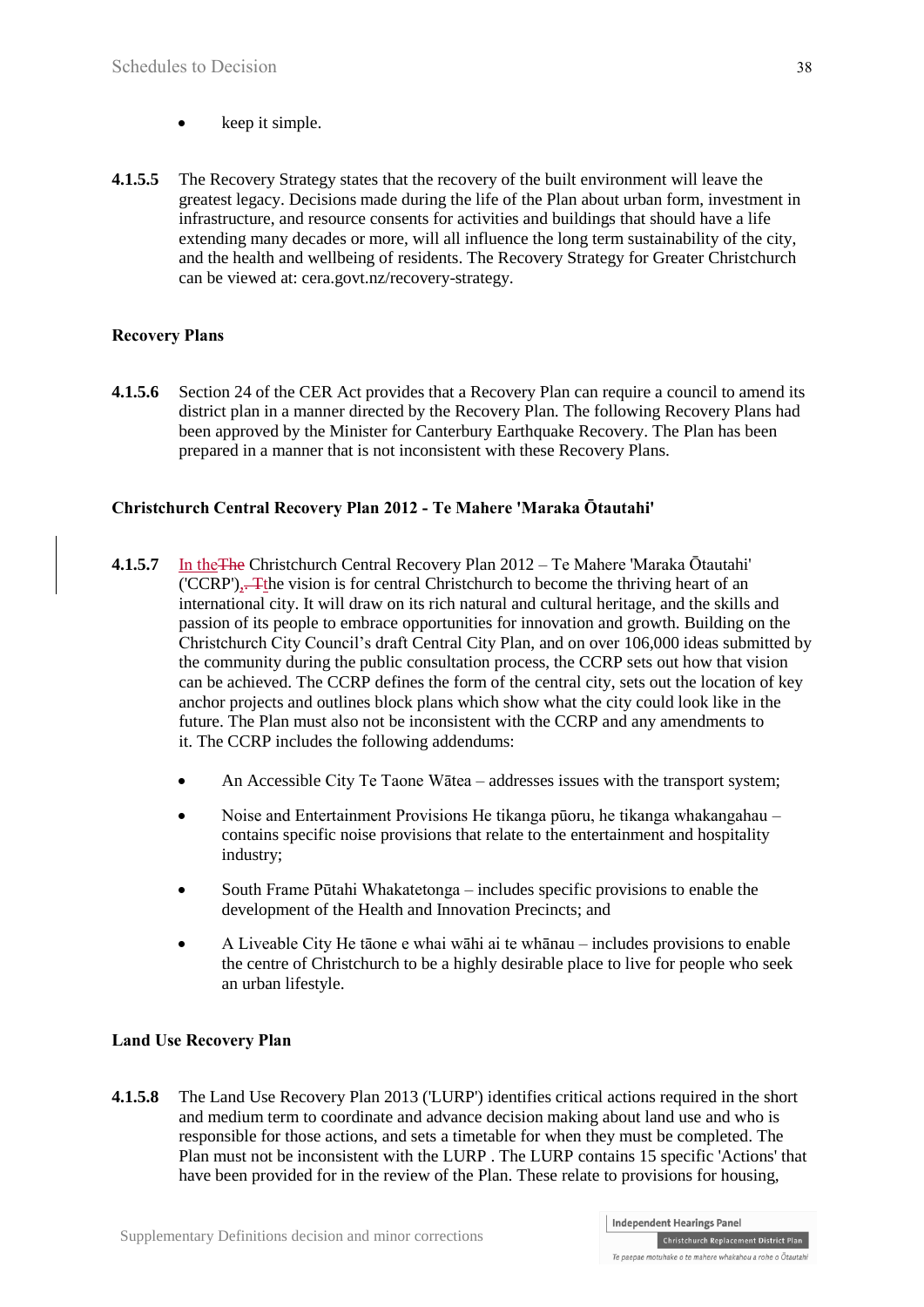enhancing centres and providing for community facilities, zoning greenfield priority areas, providing for the development of Māori reserves, providing for business (commercial and industrial needs), integrating land use and infrastructure, supporting an integrated transport network, avoiding hazards, establishing a clear planning framework, promoting a quality urban environment and an overall requirement to reduce consenting requirements.

### **Lyttelton Port Recovery Plan**

**4.1.5.9** The Lyttelton Port Recovery Plan ('LPRP') has been prepared by Environment Canterbury. The relevant provisions of the LPRP have been incorporated into the District Plan within the "Specific Purpose (Lyttelton Port) Zone".

### **4.2 The Relationship with Other Plans and Documents**

**4.2.1** Section 74 of the Act requires the Council, when developing its Plan, to have regard to management plans and strategies prepared under other Acts. Some of these are summarised below.

### **The Summit Road (Canterbury) Protection Act 2001**

- **4.2.2** This local Act applies to an area of land in the vicinity of the Summit Road, broadly defined as being the area from the summit to 30 vertical metres below the road[. The Summit Road](http://www.legislation.govt.nz/Act/local/2001/0003/latest/DLM85721.html) [\(Canterbury\) Protection Act](http://www.legislation.govt.nz/Act/local/2001/0003/latest/DLM85721.html) provides for:
	- a. the preservation and protection of the scenic amenity associated with the Summit Road and other roads, walkways, paths, and public open spaces within the protected land;
	- b. the preservation and protection of natural amenities associated with land within the protected area; and
	- c. the improvement of facilities for the public enjoyment of the scenic amenity and the natural amenities.
- **4.2.3** Within this area, the development of structures, planting of trees, quarrying and subdivision are subject to the provisions of the Summit Road (Canterbury) Protection Act and consent must be sought from a Summit Road Protection Authority.

### **Long Term Plan, the 3 Year Plan and Annual Plan**

**4.2.4** The Local Government Act 2002 requires councils to consult with their local communities to determine what public goods and services the community wants provided. Through this process a council will adopt community outcomes that form part of the Long Term Plan. The Long Term Plan is a 10 year strategic planning document that covers all council functions and sets out how they will be paid for.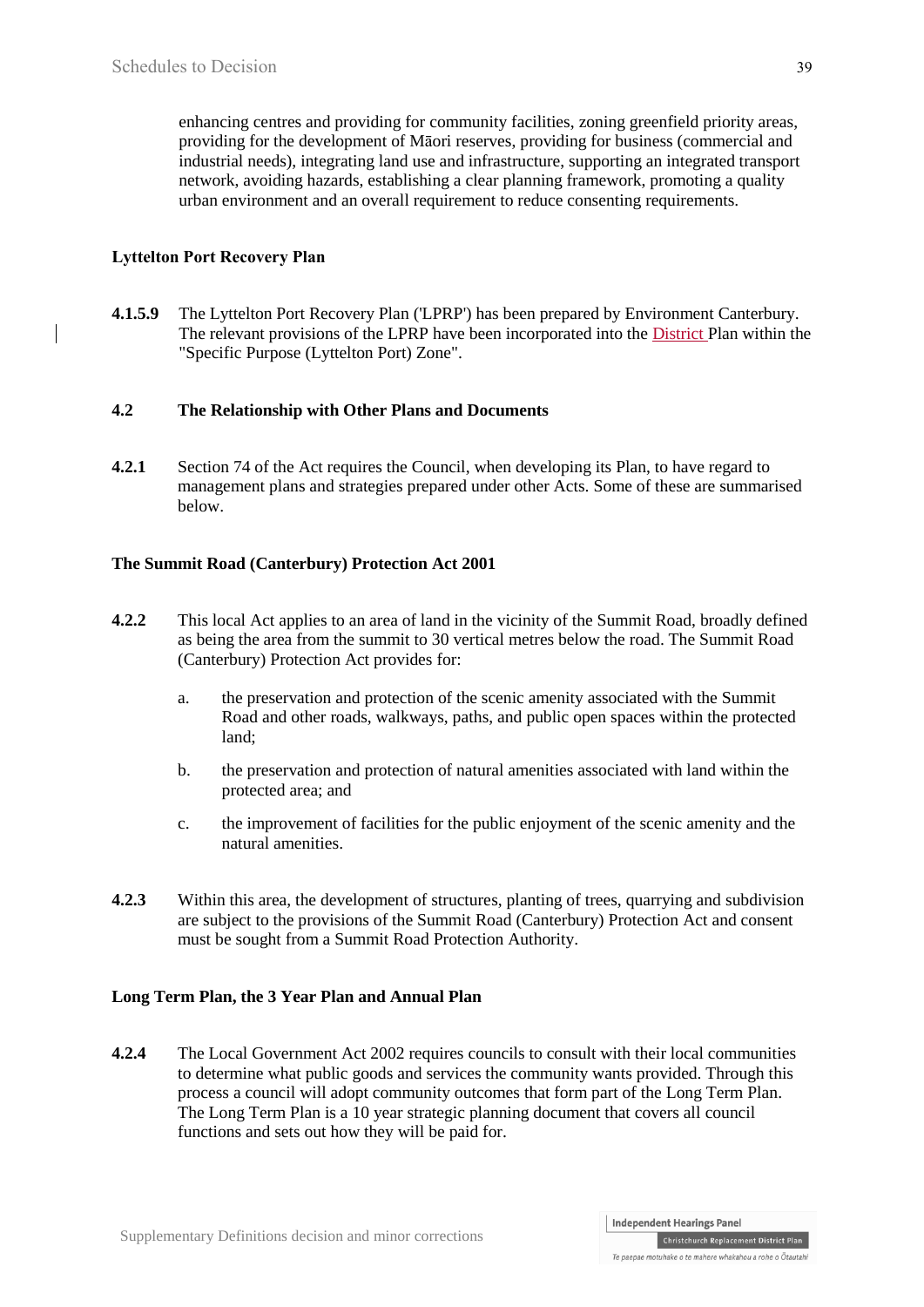- **4.2.5** A Long Term Plan does not override a district plan, nor is there any requirement that a district plan must comply with the requirement of a Long Term Plan. However, because the Long Term Plan records outcomes identified by the community and describes how the Council will contribute to these, there is an expectation that the Council will use this process to inform other plans and strategies.
- **4.2.6** In 2013 the Council and Government agreed to delay Christchurch City Council's Long Term Plan until 2015, so an earthquake recovery cost-sharing method could be worked out together. It was considered that the city needed a more appropriate planning mechanism with more immediate goals than the 10 year framework of a Long Term Plan. The Christchurch City Three Year Plan 2013-2016 was developed after consultation with the public. This plan sets out the community outcomes that the Council aims to achieve, the projects and services the Council will provide over the three financial years, how much they will cost and where the money will come from. The community outcomes describe what the Christchurch City Council aims to achieve.
- **4.2.7** The Annual Plan sets out what the Council will do over the next year, how much it will cost and where the money will come from.

### **Christchurch Transport Strategic Plan**

**4.2.8** This non-statutory plan updates Christchurch's local transport policy, having regard to relevant statutory plans - in particular the Canterbury Regional Land Transport Strategy, the Canterbury Regional Policy Statement, the Greater Christchurch Urban Development Strategy and the Regional Public Transport Plan - placing a strong emphasis on travel choice by establishing strong networks for all transport options during the next 30 years.

#### **Council Strategies and Policies**

**4.2.9** The Council has developed a large number of strategies and policies to which regard must be had in preparing the Plan. These strategies can be viewed at: [www.ccc.govt.nz/thecouncil/policiesreportsstrategies/](http://www.ccc.govt.nz/theCouncil/policiesreportsstrategies/strategies/index.aspx)

### **Other Strategies**

- **4.2.10** A number of regional and other strategies are relevant to, and have been considered in, the preparation of the District Plan. They include:
	- a. Greater Christchurch Urban Development Strategy 2007, which provides the long term direction for enhancing the economic, social, environmental –and cultural conditions of the greater Christchurch area.
	- b. Canterbury Regional Land Transport Strategy 2012 -2042 which sets the strategic direction for land transport within the Canterbury region over a 30 year period. It identifies the region's transport needs and the roles of all land transport modes. It identifies how planning, engineering, education, encouragement and enforcement methods are to be utilised to provide for the future land transport system of Canterbury.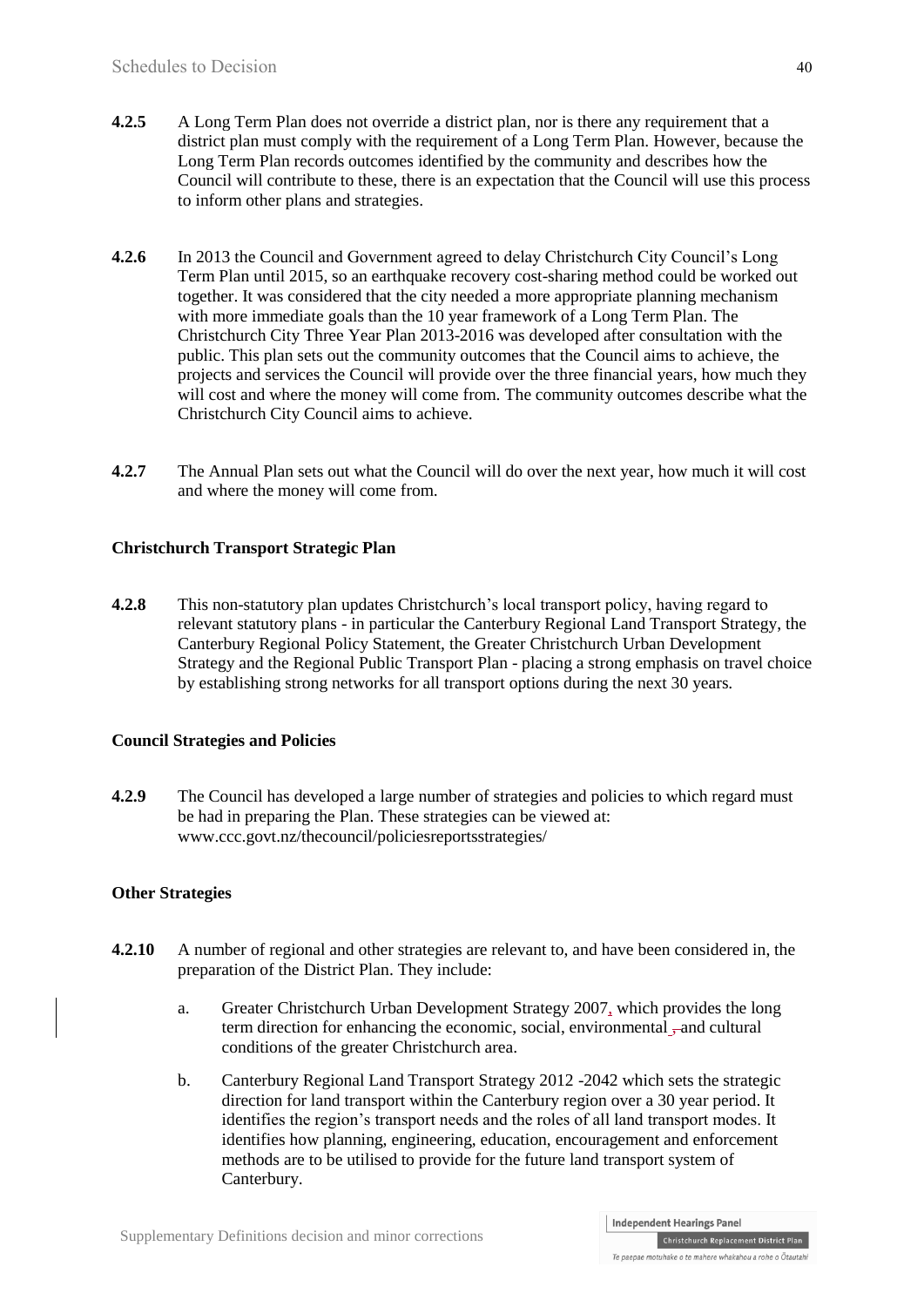c. Greater Christchurch Transport Statement 2012 was prepared by key government agencies and councils together with the strategic transport agencies operating within Christchurch. It provides an overarching framework to enable a consistent, integrated approach to planning, prioritising, implementing and managing the transport network and services in the greater Christchurch area.

# **5 The relationship between District Plans and other Resource Management Planning Documents**

District Plans-plans form part of a group of planning and policy documents from all levels of government that together are required to achieve integrated management of natural and physical resources.

At a national level, the Resource Management Act 1991 provides for:

i. National Policy Statements, which set out objectives and policies for resource management matters of national significance that are relevant to achieving the purpose of the Act. Such statements guide subsequent decision-making under the Act at the national, regional and district levels.

The preparation of a New Zealand Coastal Policy Statement by the Minister of Conservation is mandatory, but other national policy statements, which must be approved by the Minister for the Environment, are optional (for example the National Policy Statement for Freshwater Management, the National Policy Statement for Renewable Electricity Generation and the National Policy Statement on Electricity Transmission). The District Plan must give effect to National Policy Statements.

ii. National Environmental Standards which are regulations that apply nationally to the use, development and protection of natural and physical resources and which prescribe technical standards, methods or other requirements for implementing the standards in a consistent manner. National standards generally override existing provisions in plans that have a lower standard. Conversely, if a District Plan has a standard that is stricter than a national standard then that plan standard prevails.

At a regional level, the Act provides for:

- i. A Regional Policy Statement required to be prepared by each regional council. These statements enable regional councils to provide broad direction and a framework for resource management within their regions. A regional policy statement must give effect to all national policy statements. The District Plan must give effect to the Canterbury Regional Policy Statement.
- ii. Regional Plans to be prepared by a regional council. These plans focus on particular issues or areas and assist regional councils to carry out their functions under the Act. A regional council must prepare a regional coastal plan (applying below mean high water springs) but other regional plans are optional (subject to any directions in a national policy statement). Regional plans must give effect to national policy statements and regional policy statements. They must also not be inconsistent with water conservation orders and other regional plans for the region. The District Plan must not be inconsistent with regional plans.

Christchurch Replacement District Plan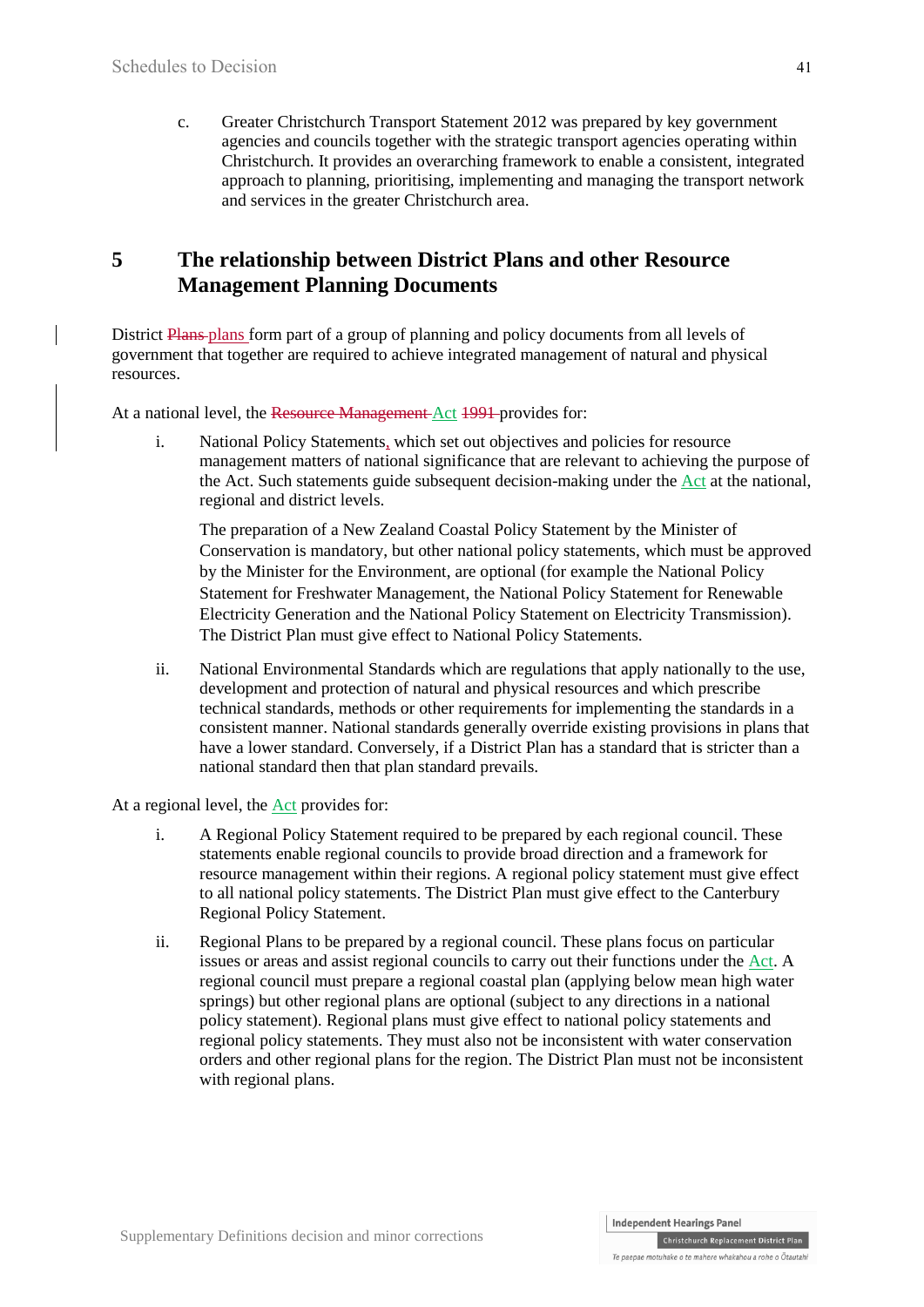# **6 Guide to the District Plan**

### **6.1 Content of the District Plan**

- **6.1.1** The District Plan has two primary components:
	- a. The written text which contains all of the resource management objectives, policies and rules.
	- b. The planning maps which indicate in graphic form the area to which certain rules in the written text apply.
- **6.1.2** The written text should be read as a whole so that the common themes of the District Plan and the relationship between the various chapters can be understood.

| <b>Chapters</b>                                 | <b>Summary</b>                                                                                                               |
|-------------------------------------------------|------------------------------------------------------------------------------------------------------------------------------|
| Plan Overview: Chapters 1<br>and $2$            | General introduction and abbreviations and definitions.                                                                      |
| <b>Strategic Policy</b><br>Framework: Chapter 3 | District-wide strategic context and direction including<br>direction on implementing activities affecting tangata<br>whenua. |
| District Wide Provisions<br>Chapters: $5-12$    | Contains rules that apply across the whole district.                                                                         |
| <b>Zone Provisions: Chapters</b><br>4 and 13–21 | Contains rules that apply only within the specified<br>areas shown on the planning-Planning mapsMaps.                        |
| <b>Planning Maps</b>                            |                                                                                                                              |

**6.1.3** The District Plan is presented in chapters. These are summarised and described below.

#### **Plan overview chapters**

- **6.1.4** These two chapters contain material to assist District Plan users to understand the District Plan. The Introduction Chapter outlines the purpose of the Plan, set outs the statutory context in which it is prepared and provides guidance on how to use it.
- **6.1.5** A chapter of abbreviations and definitions of words and phrases used in the District Plan is included. Definitions are critical to the interpretation of the Plan. Where deemed necessary, they help the District Plan achieve the purpose of the Act by enhancing its usability and providing greater certainty to the meaning of objectives, policies and rules. Definitions apply to all rules and <del>on a case by case basis</del> in the objectives and policies where words or phrases warrant definition.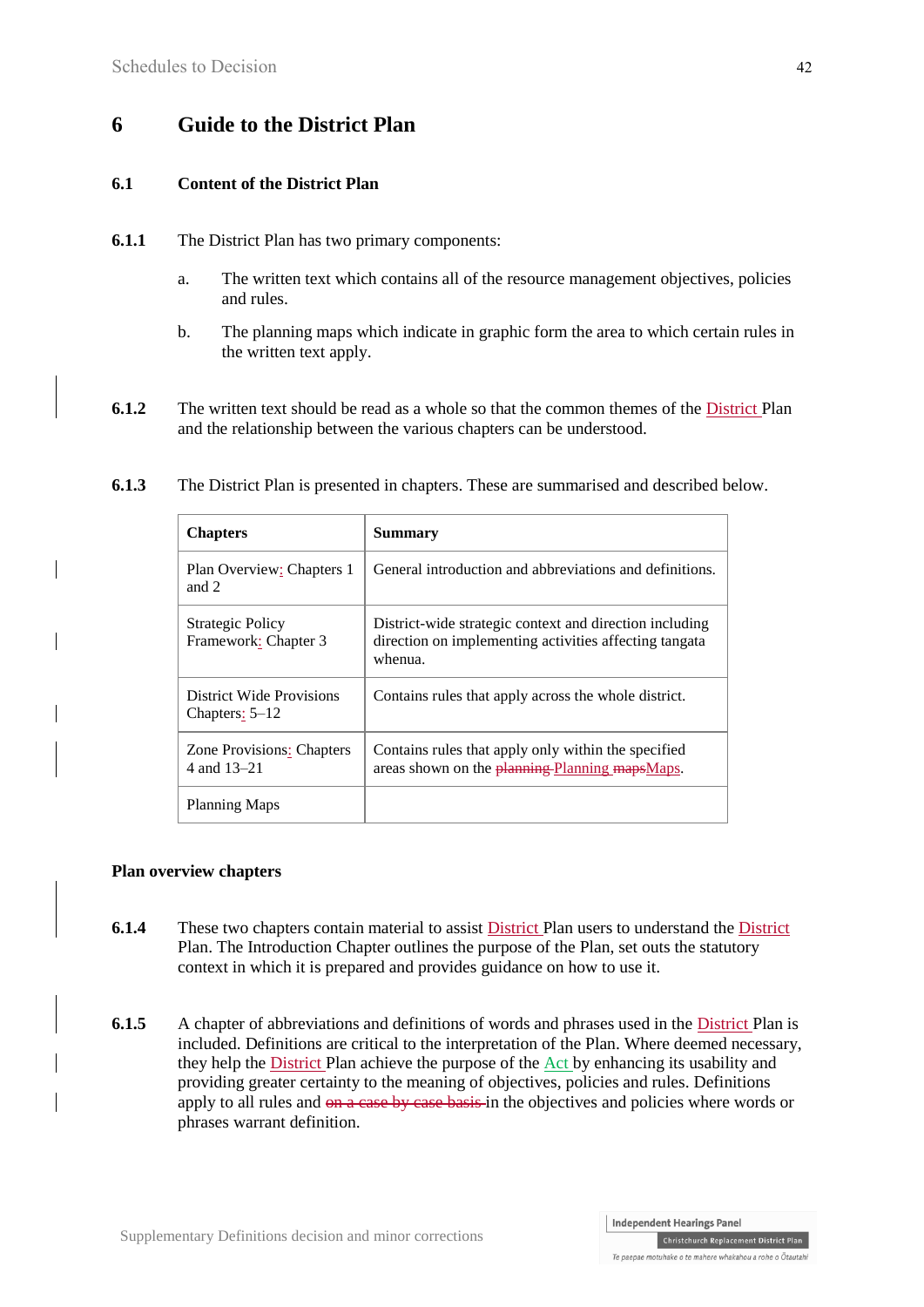**6.1.6** Defined words and phrases are shown in the plan as dashed line underlined and can be electronically accessed from the text of the planDistrict Plan.

#### **Strategic policy framework chapter**

**6.1.7** This chapter sets out the strategic context for the Plan and the overarching direction for other chapters, including the strategic direction for implementing activities affecting tangata whenua across the district. They provide information on the impact of the earthquake events in 2010 and 2011, set out the long term vision for the district, describe the key resource management issues and opportunities, summarise the direction provided by Council strategies and other regional and national strategic documents, and set out high level objectives for the future direction of the district.

#### **District-wide provisions chapters**

**6.1.8** This part of the plan contains general rules and procedures as well as objectives, policies and rules that apply across the district. Chapters cover topics such as transport, subdivision, historic heritage and natural environment, utilities, noise, glare, hazardous substances, signs, financial contributions and designations.

### **Zone provisions chapters**

**6.1.9** All land within the district is zoned. Zones are areas where common land uses and activities are anticipated. The chapters in this part of the Plan contain objectives, policies and rules relating to each of the Plan's zones.

### **Planning maps**

**6.1.10** The planning maps of the district spatially identify the various zones in the Plan and features referred to in the text of the Plan, such as the extent of designated land; protected buildings, spaces and trees; the National Grid transmission lines and electricity distribution lines; the boundaries of airport approach slopes and noise contours; and hazard areas.

#### **6.2 Structure of the District Plan**

- **6.2.1** District plans must state the objectives for the district, the policies to implement the objectives and the rules (if any) to implement the policies. They may also contain a number of other matters.
- **6.2.2** Objectives are quite general and outcome-oriented (what the city is wanting to achieve) while policies are more specific and means oriented (how it is proposed to implement objectives). Together they establish a framework for the direction the Council intends to take in relation to its functions and responsibilities under the Act, and guide decision making when there is a departure from rules or where the Council has retained discretion in its decision-making.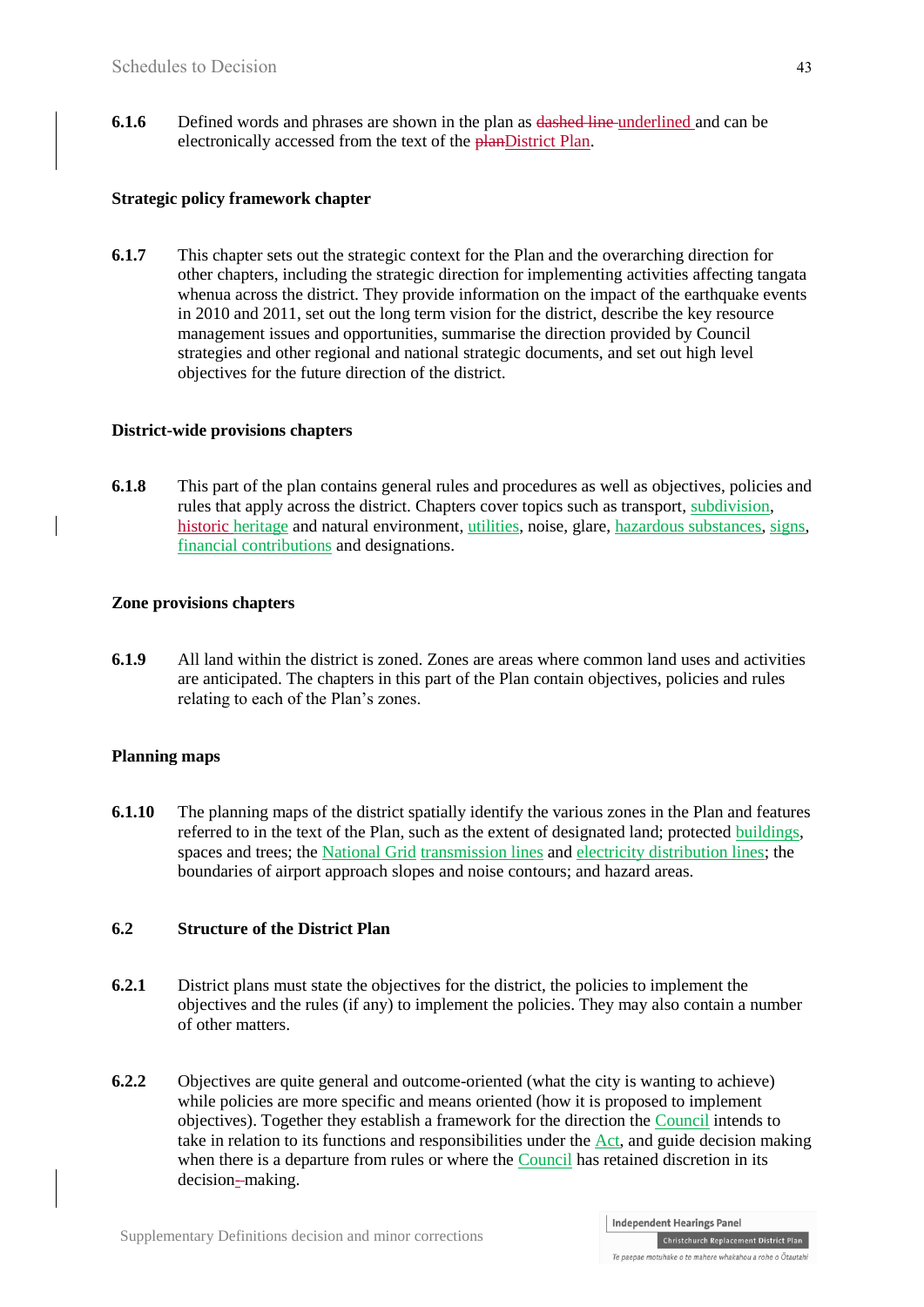- **6.2.3** Rules and policies are the methods by which the Council achieves its objectives. In this Plan each chapter, other than chapters 1-3 inclusive, contains a set of rules which require consent for activities or prohibit activities. The term "activity" includes the use and subdivision of land and activities on the surface of water. Broadly speaking, activities are categorised in order of increasing actual or potential adverse effects.
- **6.2.4** The District Plan is divided spatially into various zones and these are shown on the planning maps. Zoning recognises that different areas of the district have different character, levels of amenity, resources and residents' expectations about environmental outcomes. It also provides opportunities for future development to be in keeping with the character and amenity established in each zone.
- **6.2.5** The Planning Mapsmaps display features that are referred to in the text of the District Plan, such as protected buildings, sites and trees; the extent of designated areas; natural hazard areas; airport noise contours and protection areas; and transmission and transport corridors.
- **6.2.6** In the **District Plan** activities are classified as being permitted, controlled, restricted discretionary, discretionary, non-complying or prohibited.
- **6.2.7** A description of the different activity classes used in this District Plan is set out below.

| Permitted activities:                   | are allowed without the need for resource consent providing they<br>comply with the relevant site and zone standards and all general rules.                                                                                                                            |
|-----------------------------------------|------------------------------------------------------------------------------------------------------------------------------------------------------------------------------------------------------------------------------------------------------------------------|
| Controlled activities:                  | require resource consent and are subject to standards and provisions<br>of the <b>District</b> Plan. The <b>Council</b> must grant consent if standards are<br>met. If consent is granted, the <b>Council</b> may impose conditions.                                   |
| Restricted discretionary<br>activities: | require resource consent and are subject to standards and provisions<br>specified in the <b>District</b> Plan. The <b>Council</b> will assess only the matters<br>of non-compliance and may grant or refuse consent. If granting<br>consent conditions may be imposed. |
| Discretionary activities:               | require resource consent and are subject to standards and provisions<br>specified in the District Plan. The Council may grant or refuse<br>consent to a discretionary activity and may impose conditions if<br>consent is granted.                                     |
| Non-complying<br>activities:            | require resource consent and are those that cannot comply with a<br>standard in the District Plan or which are specified as non-complying<br>because the <b>District Plan</b> has anticipated that they would normally be<br>inappropriate.                            |
|                                         | Non-complying proposals require careful justification as to why they<br>should be approved. Resource consent applications are likely to cost<br>more, take longer and have a greater chance of being refused consent.                                                  |
| Prohibited activities:                  | are those which a rule in the plan expressly prohibits. No application<br>can be made for an activity described as prohibited and resource<br>consent cannot be granted.                                                                                               |

Christchurch Replacement District Plan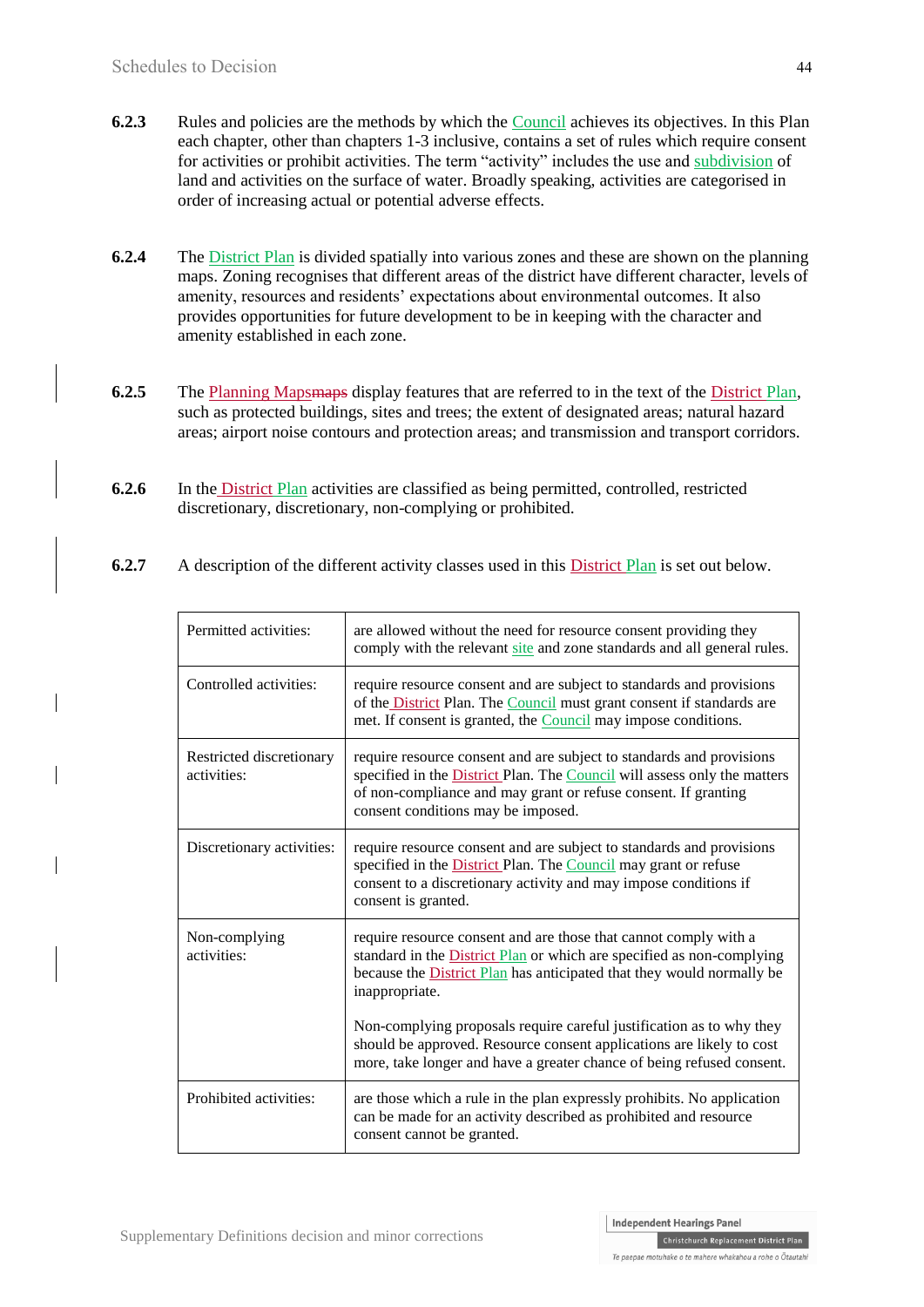- **6.2.8** Activity tables are used in the District Plan to identify activities and the specific standard/s that apply to them. For ease of use activities are grouped by activity class, e.g. permitted, controlled, restricted discretionary, discretionary, non-complying or prohibited.
- **6.2.9** Each chapter of the District Plan has been structured to follow the same layout. The layout is explained in the table below.

| <b>Section of Chapter</b>             | <b>Purpose</b>                                                                                                                                                        |
|---------------------------------------|-----------------------------------------------------------------------------------------------------------------------------------------------------------------------|
| <b>Objectives</b>                     | set out the environmental outcomes the Council seeks to achieve.                                                                                                      |
| <b>Policies</b>                       | identify the ways the objectives will be achieved.                                                                                                                    |
| <b>Activity Status Tables</b>         | identify specific activities and the specific standards (rules) that apply<br>to them.                                                                                |
| <b>Built Form Standards</b><br>Tables | set out for each zone the bulk and location rules that apply to each<br>activity class.                                                                               |
| Matters of Discretion                 | identify the matters that the Council will assess in considering any<br>resource consent application for activities where the Council has<br>reserved its discretion. |

### **6.3 How to use the District Plan**

To determine if an activity is provided for by the Plan, or is provided for in a certain area, users of the Plan should take the following steps:

Step 1 - Check the zone that applies

Check the planning Planning maps Maps to locate the property and determine its zoning.

Step 2 - Confirm if any notation, overlay or designation applies

Use the planning Planning maps Maps to confirm whether the property has any special feature or designation on it.

Step 3 – Confirm the activity status

- 1. Go to the relevant chapters for the zone that the property is located in. Check for any special feature or designation that applies and for any general rules that apply. Refer to the abbreviations and definitions in Chapter 2 for assistance to interpret those rules, where linked by dashed underlined text.
- 2. Check the Activity Status Table and the Built Form Standards for the activity you wish to undertake. Every activity will be indicated as being either a permitted, controlled, restricted discretionary, discretionary, non-complying or prohibited activity. Refer to the abbreviations and definitions in Chapter 2 for assistance to interpret those rules, where linked by dashed underlined text.
- 3. Read the Activity Specific Standards and the Built Form Standards that apply to your activity.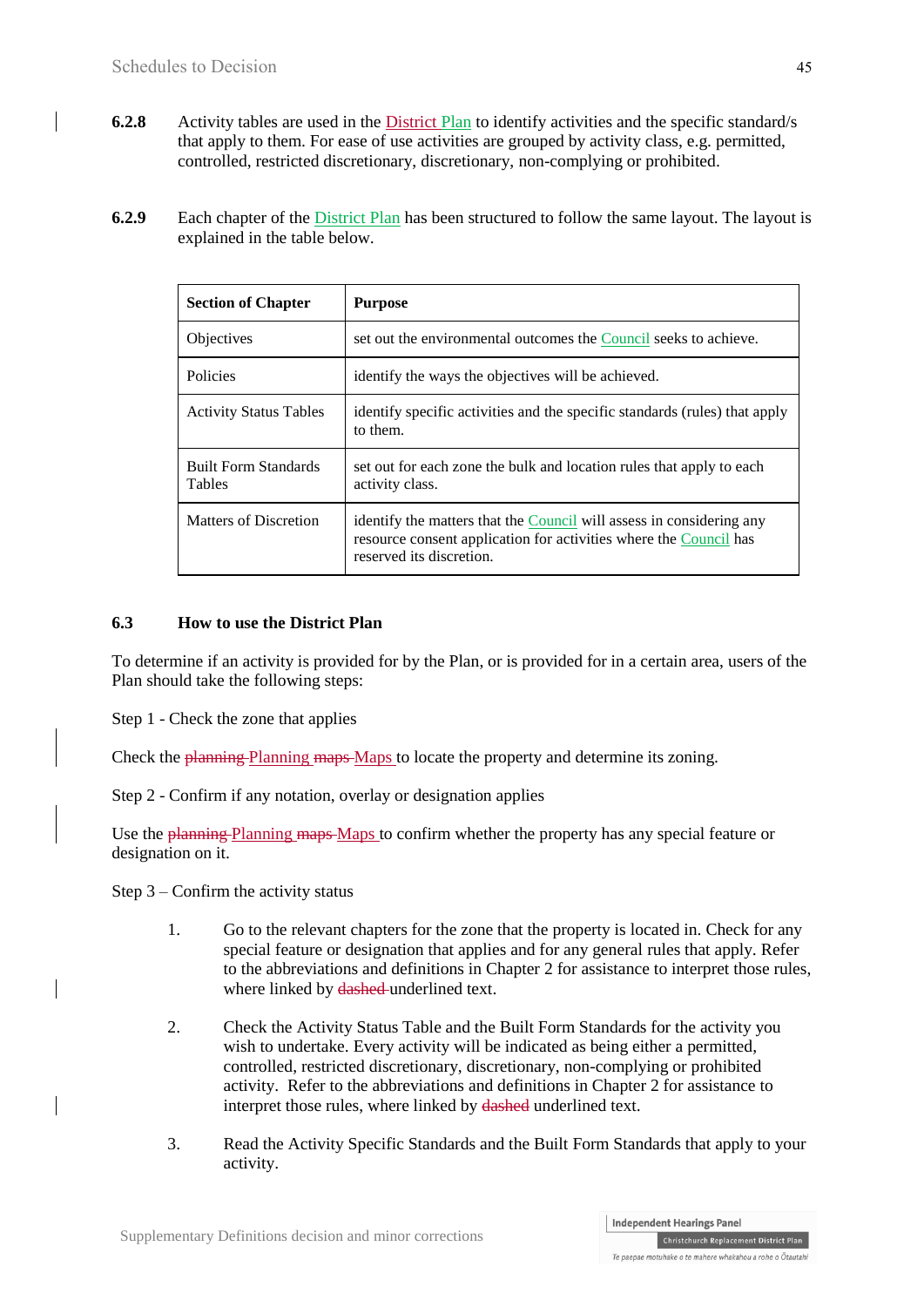- 4. Determine the activity class.
- 5. If your activity is permitted you can proceed without obtaining resource consent.

### Step 4 – Apply for resource consent

- 1. If your activity is classified as controlled, restricted discretionary, discretionary, or non-complying you will need to apply to the Council for a resource consent.
- 2. If your activity is classified as restricted discretionary or discretionary the District Plan provides guidance on the matters of discretion that the Council will apply in its consideration of the resource consent application. Consideration is also given to the Plan's objectives and policies.
- 3. Applications for resource consents must be made in writing to the Council. Application forms, and information brochures detailing the information that must accompany an application, are available from Council offices or online at the Council's website. Fees are payable.

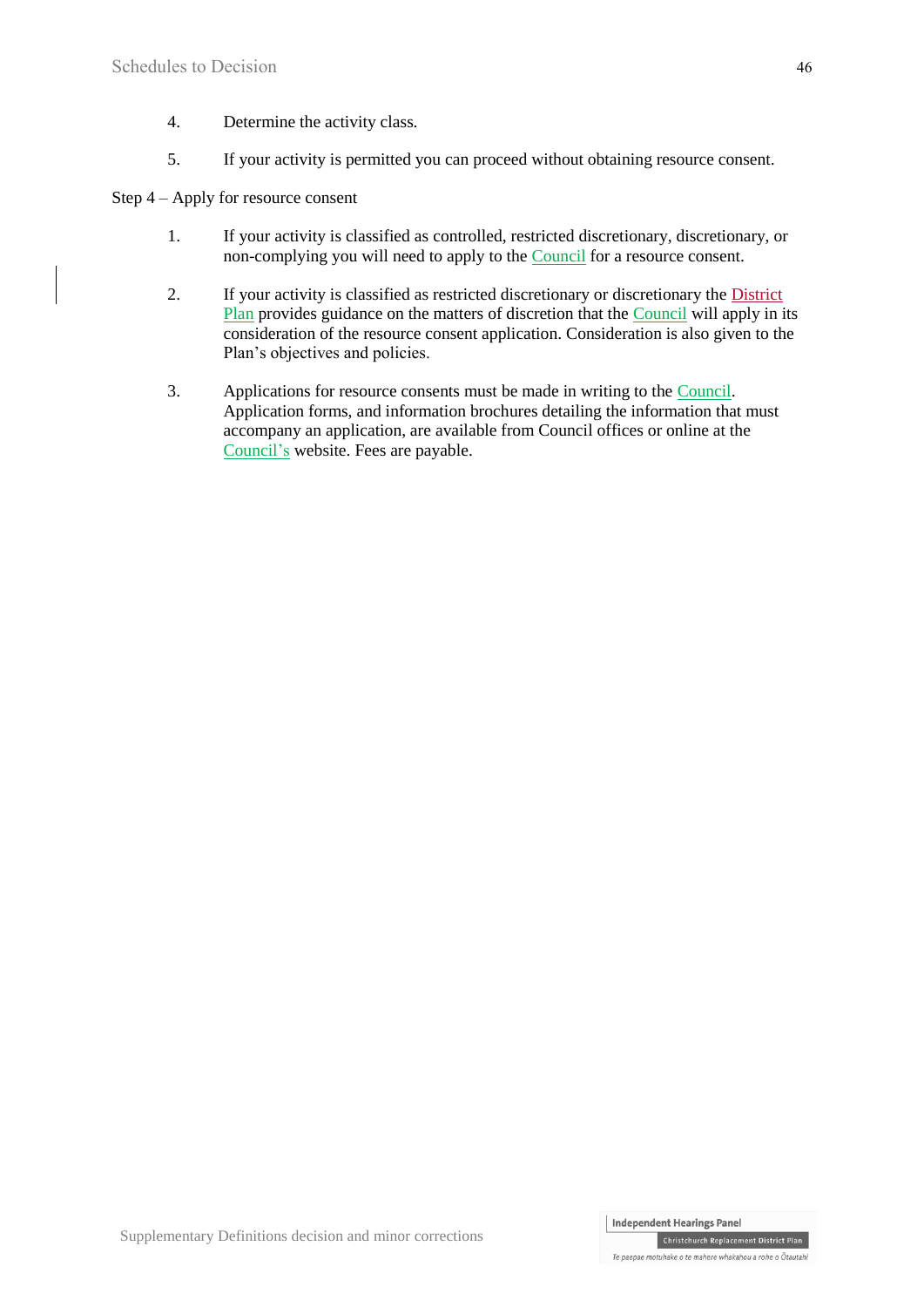# **APPENDIX 1.1**

### **Schedule 71 Statutory Acknowledgement for Wairewa (Lake Forsyth)**

#### **Statutory area**

The statutory area to which this statutory acknowledgement applies is the lake known as Wairewa (Lake Forsyth), the location of which is shown on Allocation Plan MD 45 (SO 19839).

#### **Preamble**

Under section 206, the Crown acknowledges Te Rūnanga o Ngāi Tahu's statement of Ngāi Tahu's cultural, spiritual, historic, and traditional association to Wairewa, as set out below.

#### **Ngāi Tahu association with Wairewa**

Wairewa is one of the lakes referred to in the tradition of "Ngā Puna Wai Karikari o Rākaihautū" which tells how the principal lakes of Te Wai Pounamu were dug by the rangatira (chief) Rākaihautū. Rākaihautū was the captain of the canoe, Uruao, which brought the tribe, Waitaha, to New Zealand. Rākaihautū beached his canoe at Whakatū (Nelson). From Whakatū, Rākaihautū divided the new arrivals in two, with his son taking one party to explore the coastline southwards and Rākaihautū taking another southwards by an inland route. On his inland journey southward, Rākaihautū used his famous kō (a tool similar to a spade) to dig the principal lakes of Te Wai Pounamu, including Wairewa.

There are place names connected with Wairewa which evoke earlier histories. One example is the mountain which Wairewa lies in the lee of, "Te Upoko o Tahu Mataa". This name refers to the Ngāi Tahu ancestor Tahu Mataa who lived and fought in Hawkes Bay. Like many other lakes, Wairewa was occupied by a taniwha called Tū Te Rakiwhānoa, whose origins stem back to the creation traditions.

For Ngāi Tahu, traditions such as this represent the links between the cosmological world of the gods and present generations, these histories reinforce tribal identity and solidarity, and continuity between generations, and document the events which shaped the environment of Te Wai Pounamu and Ngāi Tahu as an iwi.

The local hapū of this region is Ngāti Irakehu. Irakehu was the descendant of Mako, the Ngāi Tuhaitara chief who took Banks Peninsula with his cohort, Moki. Tradition has it that both Moki and Mako are buried near Wairewa. Poutaiki and Ōtūngākau are two principal urupā associated with Wairewa. Urupā are the resting places of Ngāi Tahu tūpuna and, as such, are the focus for whānau traditions. These are places holding the memories, traditions, victories and defeats of Ngāi Tahu tūpuna, and are frequently protected by secret locations.

Wairewa has been used by the descendants of Rākaihautū ever since it was formed. It is famous for the tuna (eels) that it holds and which migrate out to the sea in the autumn months. Ngāi Tahu gather here annually to take the tuna.

The tūpuna had considerable knowledge of whakapapa, traditional trails and tauranga waka, places for gathering kai and other taonga, ways in which to use the resources of the lake, the relationship of people with the lake and their dependence on it, and tikanga for the proper and sustainable utilisation of resources. All of these values remain important to Ngāi Tahu today.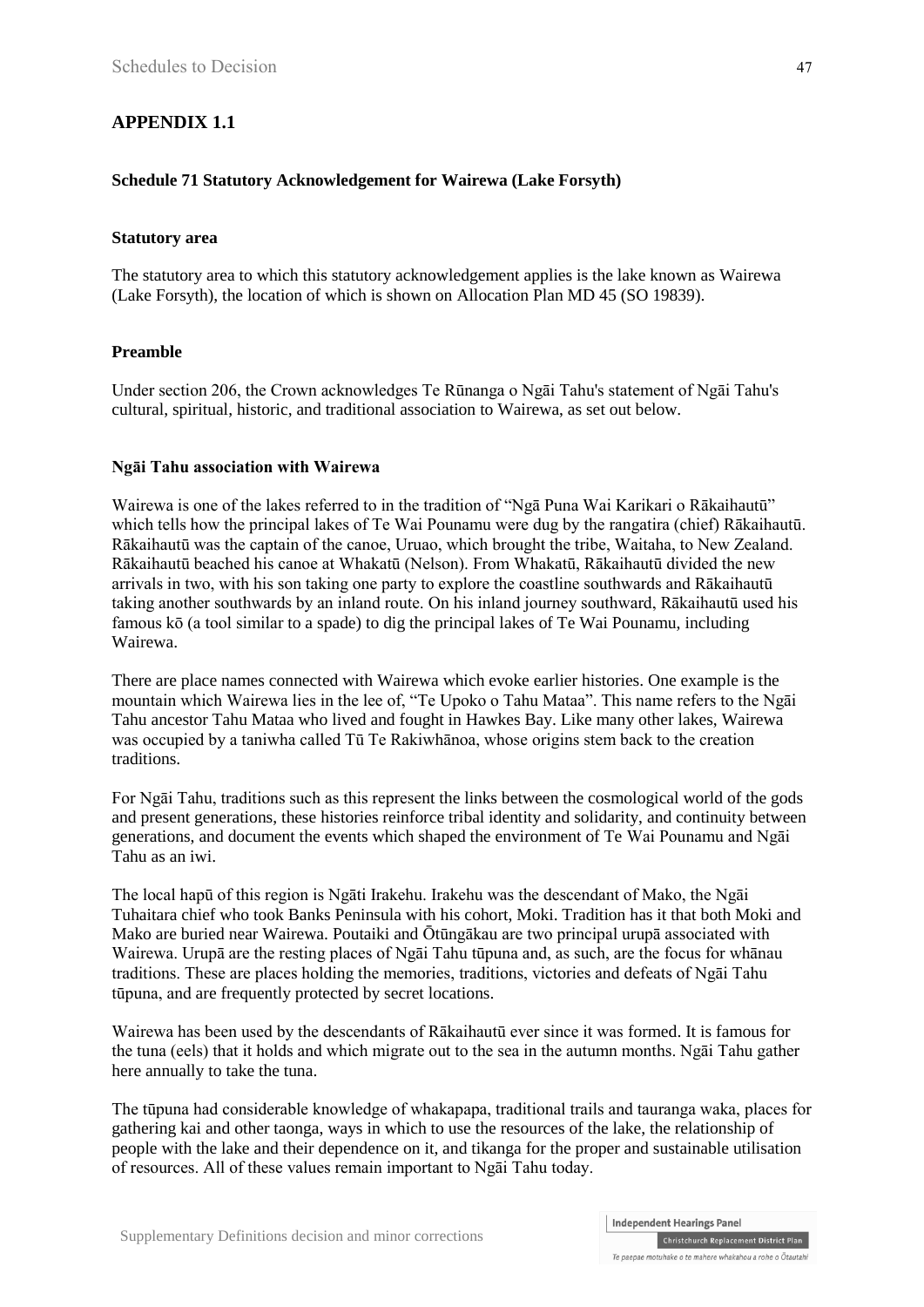The mauri of Wairewa represents the essence that binds the physical and spiritual elements of all things together, generating and upholding all life. All elements of the natural environment possess a life force, and all forms of life are related. Mauri is a critical element of the spiritual relationship of Ngāi Tahu Whānui with the lake.

### **Purposes of statutory acknowledgement**

Pursuant to section 215, and without limiting the rest of this schedule, the only purposes of this statutory acknowledgement are —

- a. to require that consent authorities forward summaries of resource consent applications to Te Rūnanga o Ngāi Tahu as required by regulations made pursuant to section 207 (clause 12.2.3 of the deed of settlement); and
- b. to require that consent authorities, the Historic Places Trust, or the Environment Court, as the case may be, have regard to this statutory acknowledgement in relation to Wairewa, as provided in sections 208 to 210 (clause 12.2.4 of the deed of settlement); and
- c. to empower the Minister responsible for management of Wairewa or the Commissioner of Crown Lands, as the case may be, to enter into a Deed of Recognition as provided in section 212 (clause 12.2.6 of the deed of settlement); and
- d. to enable Te Rūnanga o Ngāi Tahu and any member of Ngāi Tahu Whānui to cite this statutory acknowledgement as evidence of the association of Ngāi Tahu to Wairewa as provided in section 211 (clause 12.2.5 of the deed of settlement).

#### **Limitations on effect of statutory acknowledgement**

Except as expressly provided in sections 208 to 211, 213, and 215, —

- a. this statutory acknowledgement does not affect, and is not to be taken into account in, the exercise of any power, duty, or function by any person or entity under any statute, regulation, or bylaw; and
- b. without limiting paragraph a., no person or entity, in considering any matter or making any decision or recommendation under any statute, regulation, or bylaw, may give any greater or lesser weight to Ngāi Tahu's association to Wairewa (as described in this statutory acknowledgement) than that person or entity would give under the relevant statute, regulation, or bylaw, if this statutory acknowledgement did not exist in respect of Wairewa.

Except as expressly provided in this Act, this statutory acknowledgement does not affect the lawful rights or interests of any person who is not a party to the deed of settlement.

Except as expressly provided in this Act, this statutory acknowledgement does not, of itself, have the effect of granting, creating, or providing evidence of any estate or interest in, or any rights of any kind whatsoever relating to, Wairewa.

### **APPENDIX 1.2**

Schedule 71 Statutory Acknowledgement for Te Tai o Mahaanui (Selwyn-Banks Peninsula Coastal Marine Area)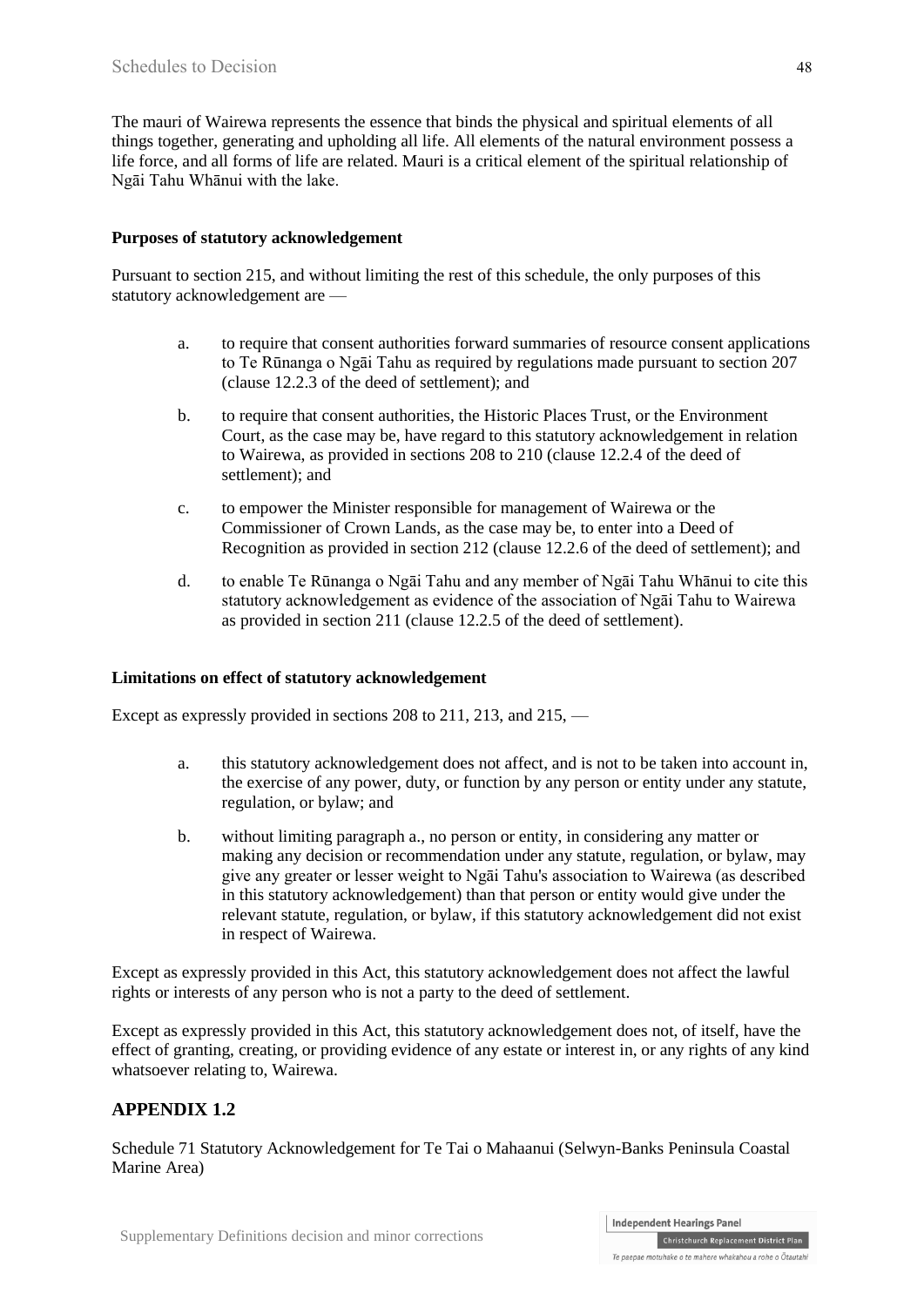#### **Statutory area**

The statutory area to which this statutory acknowledgement applies is Te Tai o Mahaanui (Selwyn – Banks Peninsula Coastal Marine Area), the Coastal Marine Area of the Selwyn – Banks Peninsula constituency of the Canterbury region, as shown on SO Plan 19407, Canterbury Land District as shown on Allocation Plan NT 505 (SO 19901).

#### **Preamble**

Under [section 313,](http://www.legislation.govt.nz/Act/public/1998/0097/latest/link.aspx?id=DLM430232#DLM430232) the Crown acknowledges Te Rūnanga o Ngāi Tahu's statement of Ngāi Tahu's cultural, spiritual, historic, and traditional association to Te Tai o Mahaanui as set out below.

#### **Ngāi Tahu association with Te Tai o Mahaanui**

The formation of the coastline of Te Wai Pounamu relates to the tradition of Te Waka o Aoraki, which foundered on a submerged reef, leaving its occupants, Aoraki and his brothers, to turn to stone. They are manifested now in the highest peaks in the Kā Tiritiri o Te Moana (the Southern Alps). The bays, inlets, estuaries and fiords which stud the coast are all the creations of Tū Te Rakiwhānoa, who took on the job of making the island suitable for human habitation.

The naming of various features along the coastline reflects the succession of explorers and iwi (tribes) who travelled around the coastline at various times. The first of these was Māui, who fished up the North Island, and is said to have circumnavigated Te Wai Pounamu. In some accounts the island is called Te Waka a Māui in recognition of his discovery of the new lands, with Rakiura (Stewart Island) being Te Puka a Māui (Māui's anchor stone). A number of coastal place names are attributed to Māui, particularly on the southern coast.

There are a number of traditions relating to Te Tai o Mahaanui. One of the most famous bays on the Peninsula is Akaroa, the name being a southern variation of the word "Whangaroa". The name refers to the size of the harbour. As with all other places in the South Island, Akaroa placenames recall the histories and traditions of the three tribes which now make up Ngāi Tahu Whānui: Waitaha, Ngāti Mamoe and Ngāi Tahu.

Waitaha traditions tell that after Rākaihautū had dug the southern lakes with his kō (a tool similar to a spade)—Tūwhakarōria—he and his son, Rokohouia, returned to Canterbury with their people. On the return, Rākaihautū buried his kō (a tool similar to a spade) on a hill overlooking the Akaroa harbour. That hill was called Tuhiraki (Bossu). Rākaihautū remained in this region for the rest of his life.

For Ngāi Tahu, traditions such as these represent the links between the cosmological world of the gods and present generations. These histories reinforce tribal identity and solidarity, and continuity between generations, and document the events which shaped the environment of Te Wai Pounamu and Ngāi Tahu as an iwi.

Because of its attractiveness as a place to establish permanent settlements, including pā (fortified settlements), the coastal area was visited and occupied by Waitaha, Ngāti Mamoe and Ngāi Tahu in succession, who through conflict and alliance, have merged in the whakapapa (genealogy) of Ngāi Tahu Whānui. Battle sites, urupā and landscape features bearing the names of tūpuna (ancestors) record this history. Prominent headlands, in particular, were favoured for their defensive qualities and became the headquarters for a succession of rangatira and their followers.

Ngāi Tahu connections to Akaroa came after the settling of Kaiapoi Pā in North Canterbury. Akaroa harbour was soon allocated to a number of chiefs by Tūrākautahi of Kaiapoi. One chief, Te Ruahikihiki, settled at Whakamoa near the Akaroa Heads at the south east end of the harbour. Te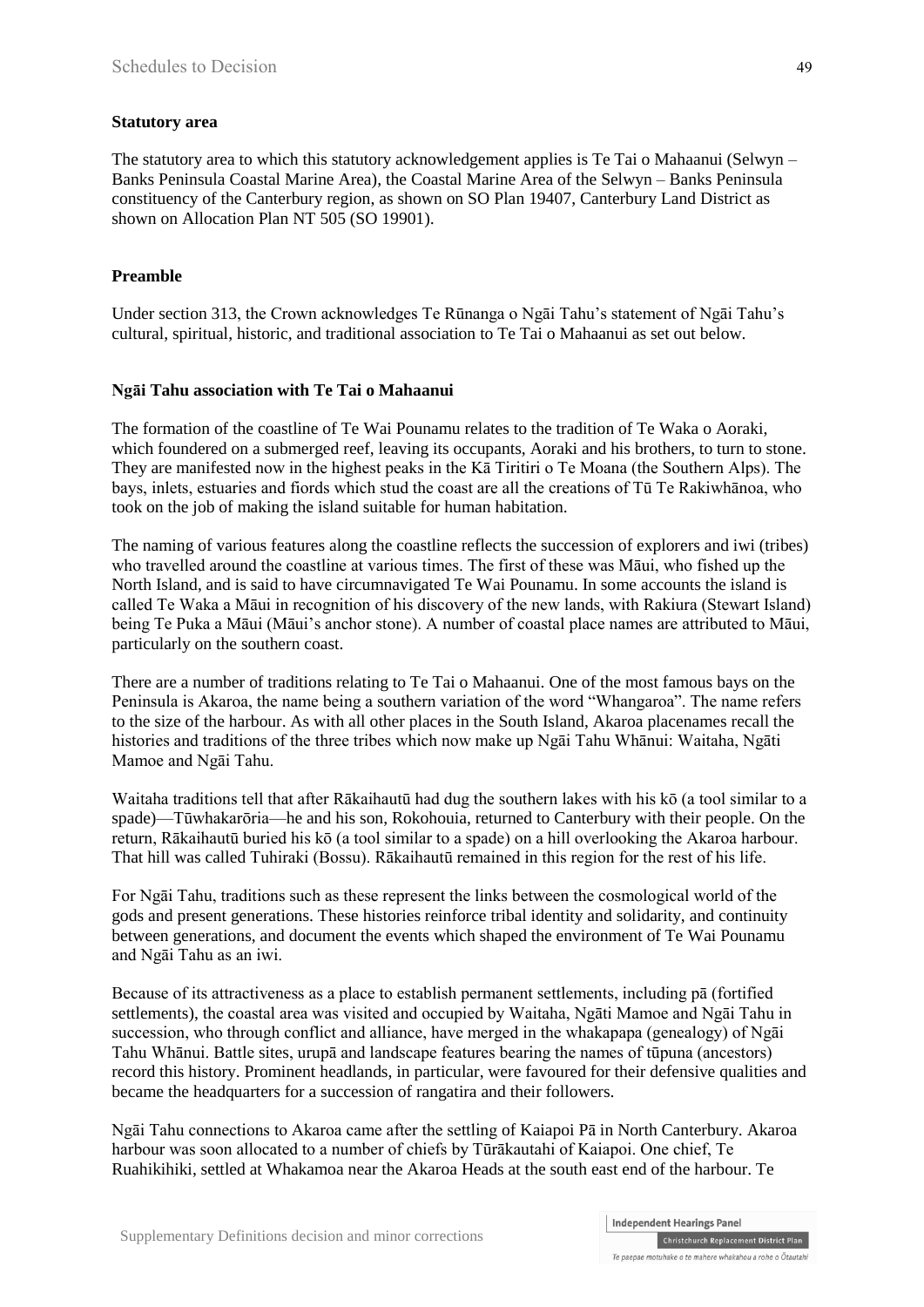Ruahikihiki fell in love with the elder sister of his wife, Hikaiti. As it was customary at that time for chiefs to have several wives, Te Ruahikihiki took the elder sister, Te Ao Taurewa, as his wife.

Hikaiti fell into a deep depression and resolved to kill herself. She arose early in the morning, combed her hair and wrapped her cloak tightly around herself. She went to the edge of the cliff where she wept and greeted the land and the people of her tribe. With her acknowledgements made, she cast herself over the cliff where she was killed on the rocks. The body remained inside the cloak she had wrapped around herself. This place became known as Te Tarere a Hikaiti (the place where Hikaiti leapt). After a long period of lamentation, Te Ruahikihiki and his people moved to the south end of Banks Peninsula to Te Waihora (Lake Ellesmere).

Another one of the senior chiefs within the Akaroa harbour was Te Ake whose hapū was Ngāi Tuhaitara. Ōtokotoko was claimed by Te Ake when he staked his tokotoko (staff) at that end of the bay. Te Ake's daughter, Hine Ao, is now represented as a taniwha that dwells with another taniwha, Te Rangiorahina, in a rua (hole) off Opukutahi Reserve in the Akaroa Harbour. Hine Ao now carries the name Te Waahine Marukore. These taniwha act as (kaitiaki) guardians for local fishermen.

The results of the struggles, alliances and marriages arising out of these migrations were the eventual emergence of a stable, organised and united series of hapū located at permanent or semi-permanent settlements along the coast, with an intricate network of mahinga kai (food gathering) rights and networks that relied to a large extent on coastal resources.

The whole of the coastal area offered a bounty of mahinga kai, including a range of kaimoana (sea food); sea fishing; eeling and harvest of other freshwater fish in lagoons and rivers; marine mammals providing whale meat and seal pups; waterfowl, sea bird egg gathering and forest birds; and a variety of plant resources, including harakeke (flax), fern and tī root.

The coast was also a major highway and trade route, particularly in areas where travel by land was difficult. Travel by sea between settlements and hapū was common, with a variety of different forms of waka, including the southern waka hunua (double-hulled canoe) and, post-contact, whale boats plying the waters continuously. Hence tauranga waka occur up and down the coast in their hundreds and wherever a tauranga waka is located there is also likely to be a nohoanga (settlement), fishing ground, kaimoana resource, rimurapa (bull kelp) with the sea trail linked to a land trail or mahinga kai resource. The tūpuna had a huge knowledge of the coastal environment and weather patterns, passed from generation to generation. This knowledge continues to be held by whānau and hapū and is regarded as a taonga. The traditional mobile lifestyle of the people led to their dependence on the resources of the coast.

Numerous urupā are being exposed or eroded at various times along much of the coast. Water burial sites on the coast, known as waiwhakaheketūpāpaku, are also spiritually important and linked with important sites on the land. Places where kaitāngata (the eating of those defeated in battle) occurred are also wāhi tapu. Urupā are the resting places of Ngāi Tahu tūpuna and, as such, are the focus for whānau traditions. These are places holding the memories, traditions, victories and defeats of Ngāi Tahu tūpuna, and are frequently protected in secret locations.

The mauri of the coastal area represents the essence that binds the physical and spiritual elements of all things together, generating and upholding all life. All elements of the natural environment possess a life force, and all forms of life are related. Mauri is a critical element of the spiritual relationship of Ngāi Tahu Whānui with the coastal area.

Purposes of statutory acknowledgement

Pursuant to [section 215](http://www.legislation.govt.nz/Act/public/1998/0097/latest/link.aspx?id=DLM430054#DLM430054) and without limiting the rest of this schedule, the only purposes of this statutory acknowledgement are—